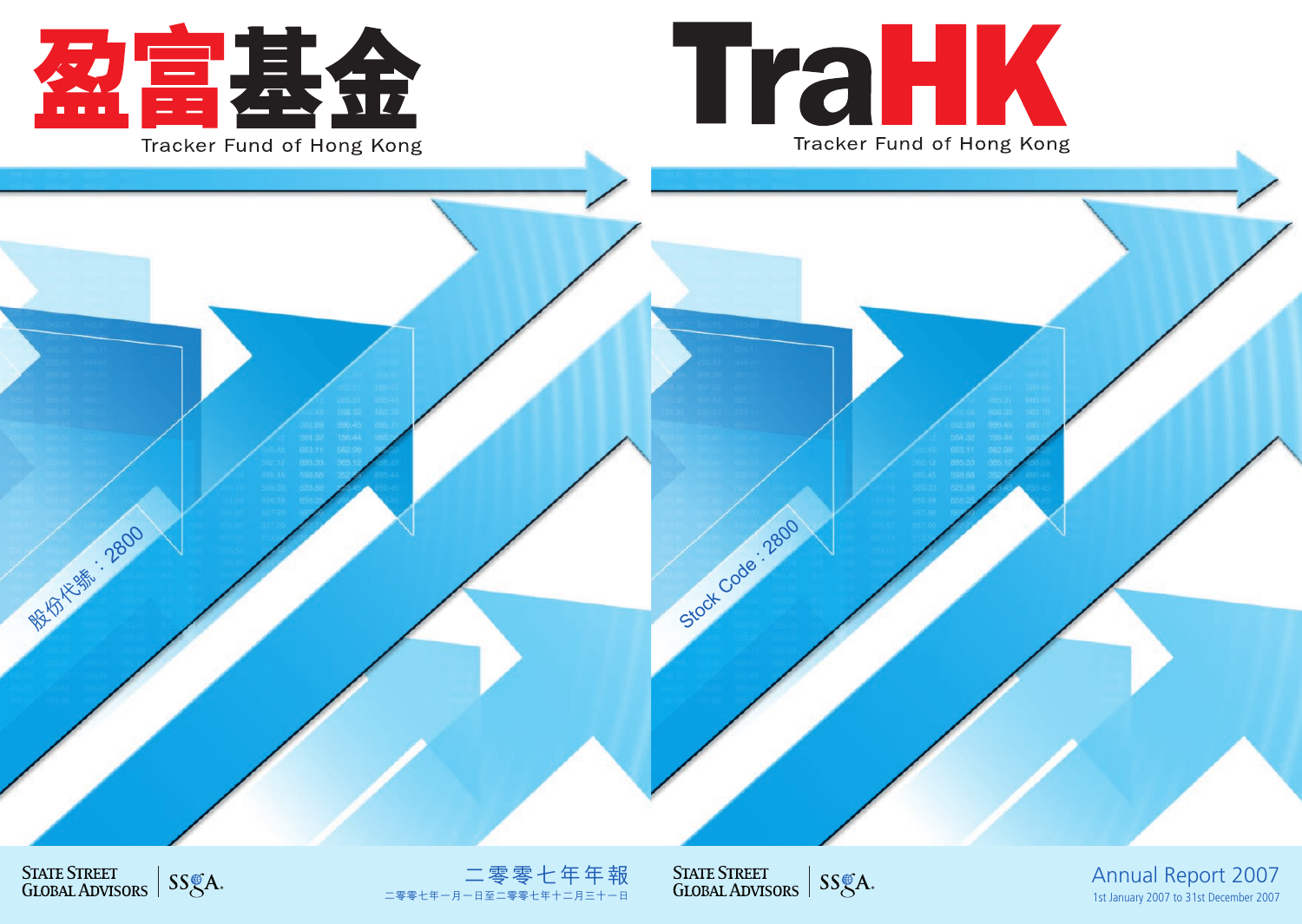Annual Report 2007

# **Contents**

- Statement of Responsibilities of the Manager and the Trustee 1
	- Report of the Trustee to the Unitholders 2
		- Independent Auditor's Report 3-4
			- Statement of Net Assets 5
			- Statement of Operations 6
- Statement of Changes in Net Assets Attributable to Holders of Redeemable Units 7
	- Statement of Cash Flows 8
	- Notes to the Financial Statements 9-21
	- Investment Portfolio (Unaudited) 22-23
	- Statement of Movements in Investment Portfolio (Unaudited) 24-25
		- Performance Record (Unaudited) 26
		- Administration and Management 27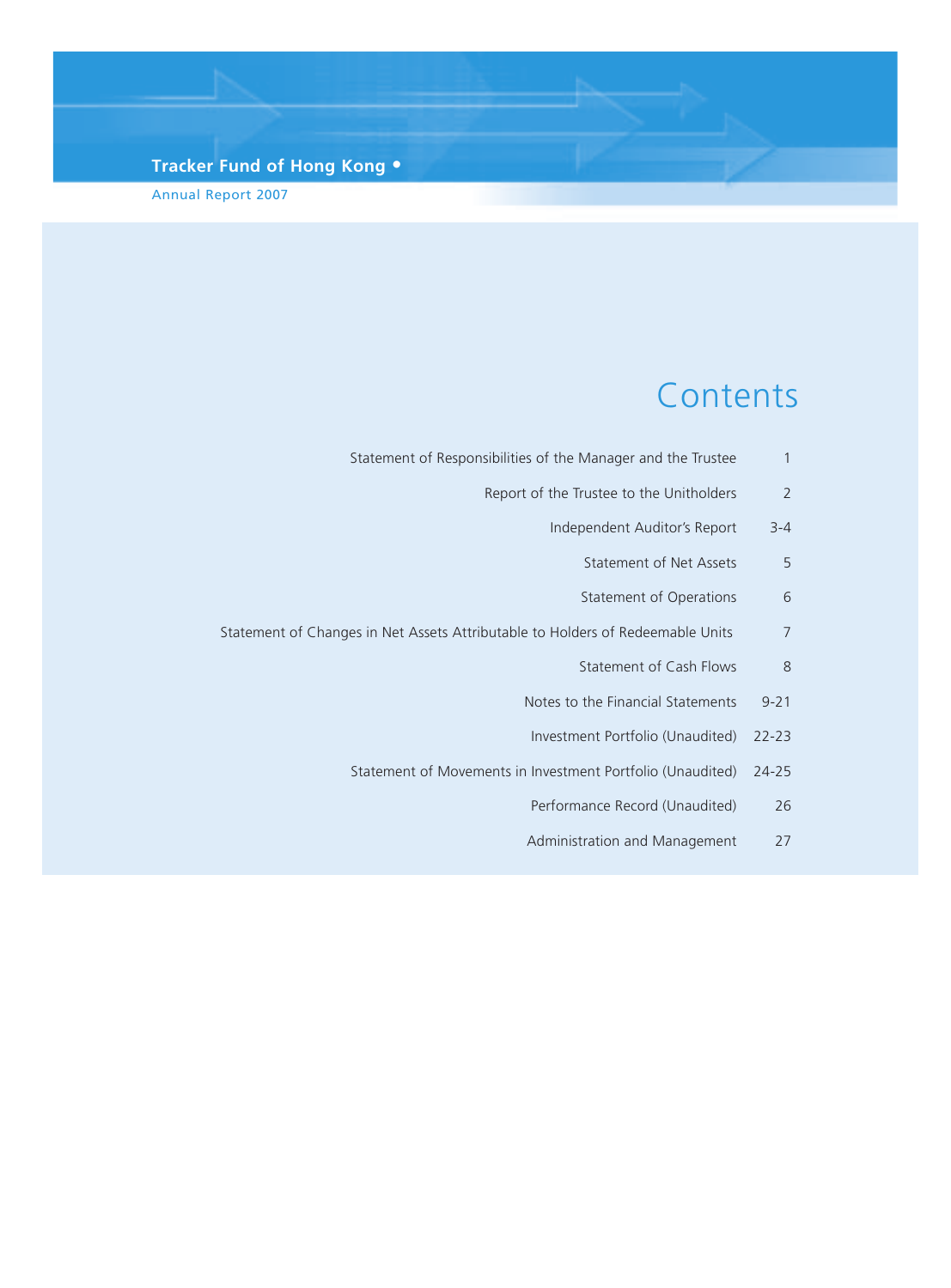## Annual Report 2007

## **STATEMENT OF RESPONSIBILITIES OF THE MANAGER AND THE TRUSTEE**

## **Manager's responsibilities**

The Manager of Tracker Fund of Hong Kong (the "Fund") is required by the Code on Unit Trusts and Mutual Funds established by the Securities & Futures Commission of Hong Kong (the "SFC Code") and the Trust Deed dated 23rd October 1999 (the "Trust Deed") to prepare financial statements for each annual accounting year which give a true and fair view of the financial position of the Fund at the end of that year and of the transactions for the year then ended. In respect of these financial statements the Manager is required to:

- select suitable accounting policies and then apply them consistently;
- make judgements and estimates that are prudent and reasonable; and
- prepare or arrange for the preparation of the financial statements on the basis that the Fund will continue in operation unless it is inappropriate to presume this.

The Manager is also required to manage the Fund in accordance with the Trust Deed and take reasonable steps for the prevention and detection of fraud and other irregularities.

## **Trustee's responsibilities**

The Trustee of the Fund is required to:

- ensure that the Fund is managed by the Manager in accordance with the Trust Deed and that the investment and borrowing powers are complied with;
- satisfy itself that sufficient accounting and other records have been maintained;
- safeguard the property of the Fund and rights attaching thereto; and
- report to the Unitholders for each annual accounting year on the conduct of the Manager in the management of the Fund.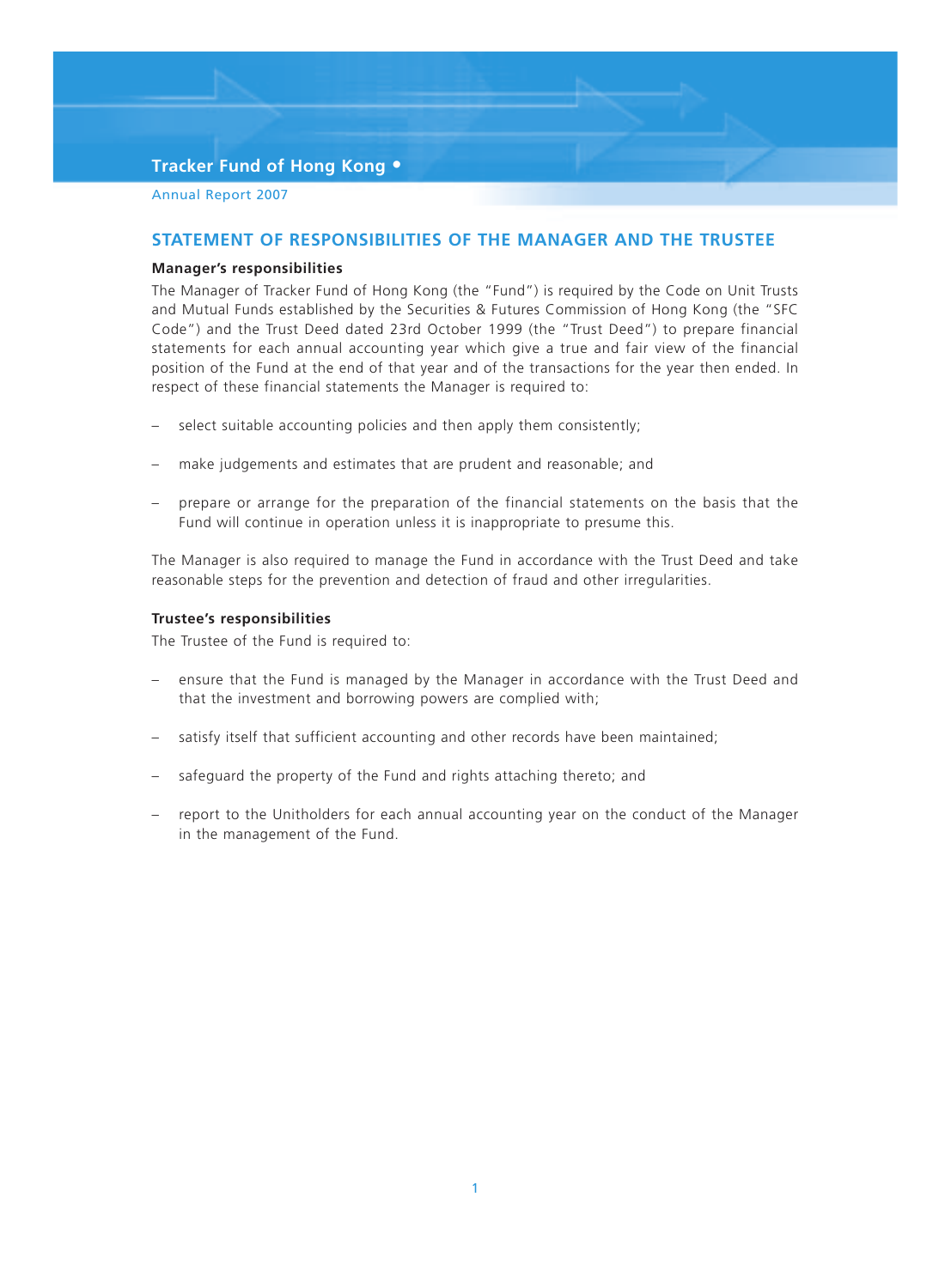Annual Report 2007

# **REPORT OF THE TRUSTEE TO THE UNITHOLDERS OF TRACKER FUND OF HONG KONG**

We hereby confirm that, in our opinion, the Manager of the Fund has, in all material respects, managed the Fund in accordance with the provisions of the Trust Deed, dated 23rd October 1999 for the year ended 31st December 2007.

## **State Street Bank and Trust Company**

9th April 2008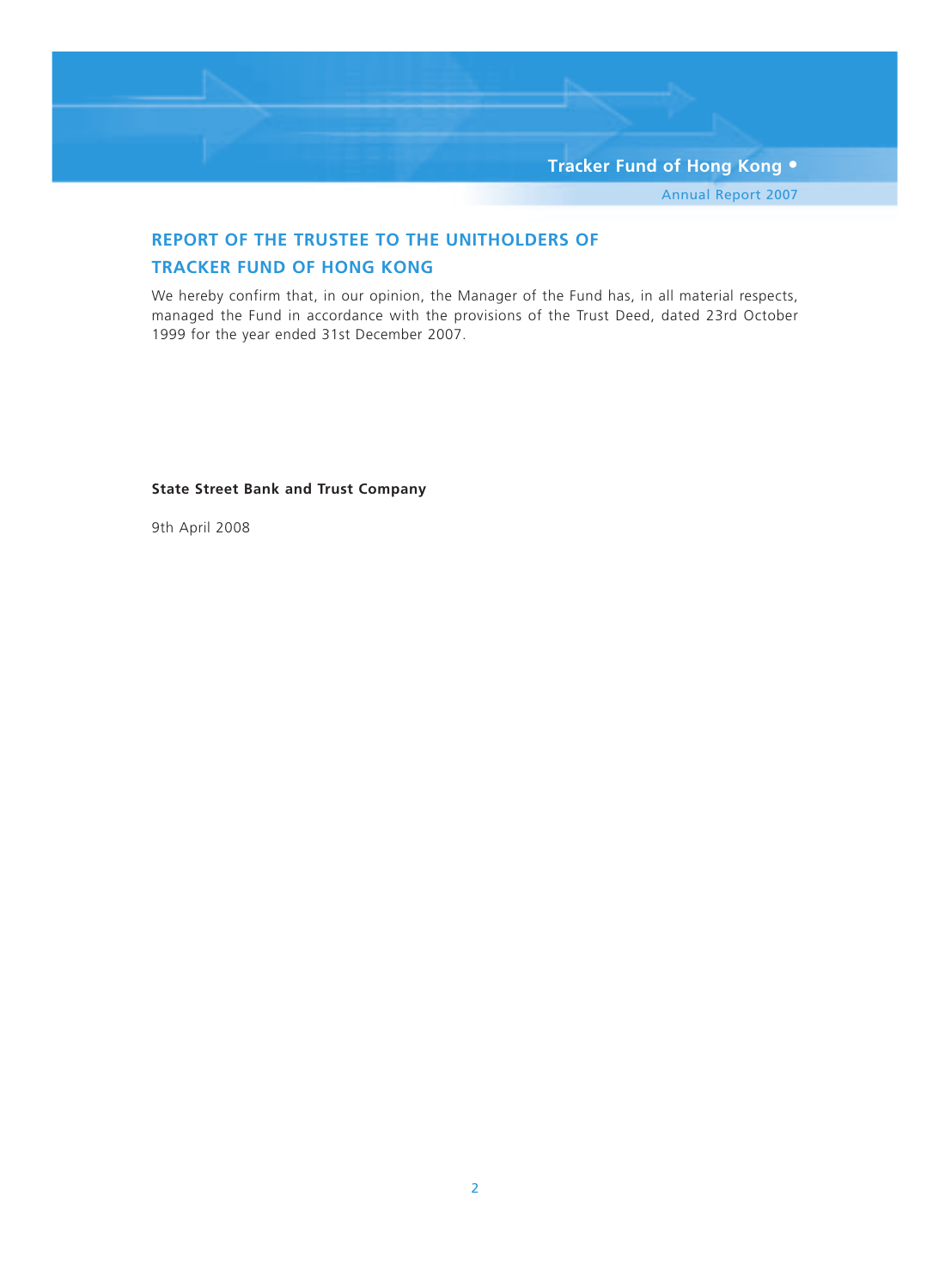## Annual Report 2007

## **INDEPENDENT AUDITOR'S REPORT**

TO THE UNITHOLDERS OF TRACKER FUND OF HONG KONG (THE "FUND")

## **Report on the financial statements**

We have audited the financial statements of the Fund set out on pages 5 to 21, which comprise the Statement of Net Assets as at 31st December 2007, and Statement of Operations, Statement of Changes in Net Assets Attributable to Holders of Redeemable Units and Statement of Cash Flows for the year then ended, and a summary of significant accounting policies and other explanatory notes.

## **Manager's responsibility for the financial statements**

The Manager (the "Management") of the Fund is responsible for the preparation and the true and fair presentation of these financial statements in accordance with Hong Kong Financial Reporting Standards issued by the Hong Kong Institute of Certified Public Accountants and is responsible for ensuring that the financial statements have been properly prepared in accordance with the relevant disclosure provisions of the Trust Deed dated 23rd October 1999 (the "Trust Deed"), and the relevant financial statements disclosure provisions specified in Appendix E of the Code on Unit Trusts and Mutual Funds established by the Securities and Futures Commission of Hong Kong (the "SFC Code"). This responsibility includes designing, implementing and maintaining internal control relevant to the preparation and the true and fair presentation of financial statements that are free from material misstatement, whether due to fraud or error; selecting and applying appropriate accounting policies; and making accounting estimates that are reasonable in the circumstances.

## **Auditor's responsibility**

Our responsibility is to express an opinion on these financial statements based on our audit and to report our opinion solely to you, as a body, and for no other purpose. We do not assume responsibility towards or accept liability to any other person for the contents of this report.

We conducted our audit in accordance with Hong Kong Standards on Auditing issued by the Hong Kong Institute of Certified Public Accountants. Those standards require that we comply with ethical requirements and plan and perform the audit to obtain reasonable assurance as to whether the financial statements are free from material misstatement.

An audit involves performing procedures to obtain audit evidence about the amounts and disclosures in the financial statements. The procedures selected depend on the auditor's judgment, including the assessment of the risks of material misstatement of the financial statements, whether due to fraud or error. In making those risk assessments, the auditor considers internal control relevant to the Fund's preparation and true and fair presentation of the financial statements in order to design audit procedures that are appropriate in the circumstances, but not for the purpose of expressing an opinion on the effectiveness of the Fund's internal control. An audit also includes evaluating the appropriateness of accounting policies used and the reasonableness of accounting estimates made by Management, as well as evaluating the overall presentation of the financial statements.

We believe that the audit evidence we have obtained is sufficient and appropriate to provide a basis for our audit opinion.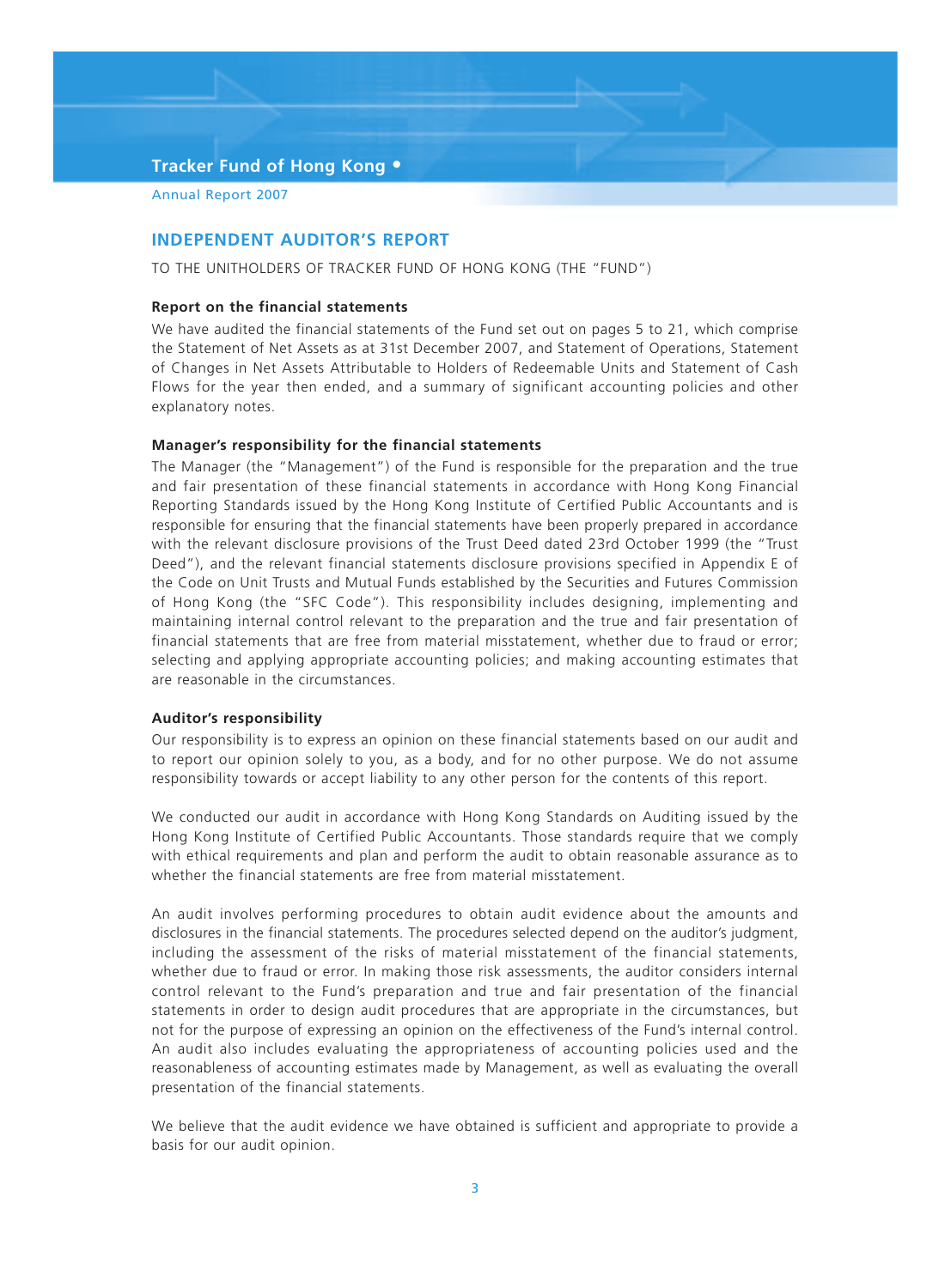Annual Report 2007

## **INDEPENDENT AUDITOR'S REPORT** (Continued)

## **Opinion**

In our opinion, the financial statements give a true and fair view of the financial position of the Fund as at 31st December 2007, and of its financial performance and cash flows for the year then ended in accordance with Hong Kong Financial Reporting Standards.

## **Report on other legal and regulatory disclosure requirements**

We report that the financial statements have been properly prepared in accordance with the relevant disclosure provisions of the Trust Deed and the relevant financial statements disclosure provisions specified in the SFC Code.

**PricewaterhouseCoopers**

*Certified Public Accountants*

Hong Kong, 9th April 2008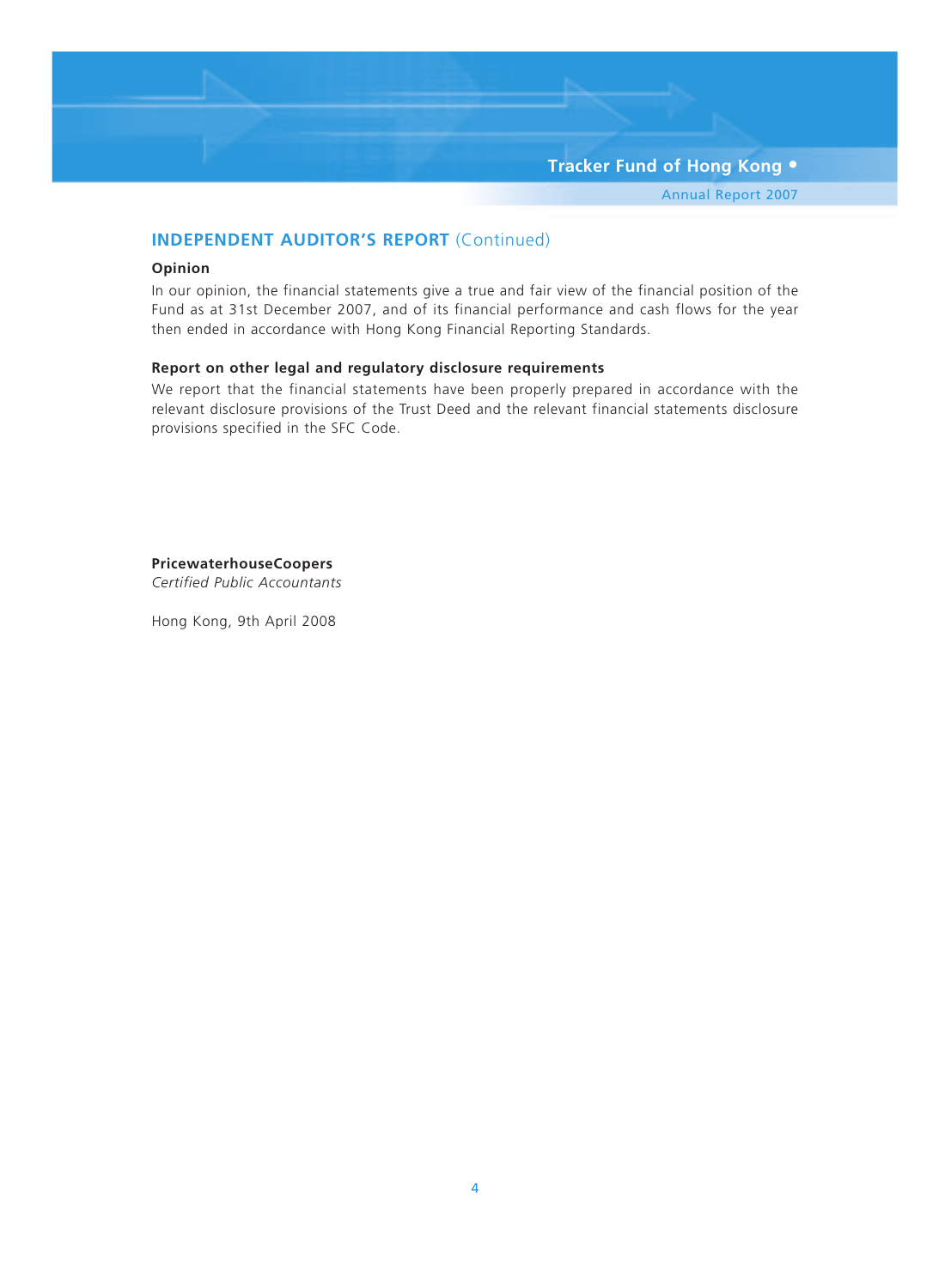Annual Report 2007

# **STATEMENT OF NET ASSETS**

*As at 31st December 2007*

|                                                | Note  | 2007<br>HK\$   | 2006<br>HK\$   |
|------------------------------------------------|-------|----------------|----------------|
| <b>Assets</b>                                  |       |                |                |
|                                                |       |                |                |
| Investments                                    | 12(b) | 32,384,540,488 | 26,466,204,815 |
| Dividends receivable                           |       | 42,890,169     | 60,235,293     |
| Other accounts receivable and prepayments      |       | 81,470         | 189,545        |
| Bank balances                                  | 7(d)  | 72,829,175     | 76,646,478     |
| <b>Total assets</b>                            |       | 32,500,341,302 | 26,603,276,131 |
| <b>Liabilities</b>                             |       |                |                |
| Trustee fee payable                            |       | 3,430,757      | 3,243,578      |
| Management fee payable                         |       | 3,430,757      | 3,243,578      |
| Index license fee payable                      |       | 1,280,011      | 974,691        |
| Registrar fee payable                          |       | 393,115        | 304,773        |
| Other accounts payable and accruals            |       | 3,104,619      | 1,193,625      |
| Liabilities (excluding net assets attributable |       |                |                |
| to holders of redeemable units)                |       | 11,639,259     | 8,960,245      |
| Net assets attributable to holders of          |       |                |                |
| redeemable units (at bid market prices)        |       | 32,488,702,043 | 26,594,315,886 |
| Adjustments from bid market prices to          |       |                |                |
| last traded market prices                      | 5     | 28,780,005     | 8,630,309      |
| Net assets attributable to holders of          |       |                |                |
| redeemable units                               |       |                |                |
| (at last traded market prices)                 | 5     | 32,517,482,048 | 26,602,946,195 |

**State Street Bank and Trust Company State Street Global Advisors Asia Limited**

The notes on pages 9 to 21 form part of these financial statements.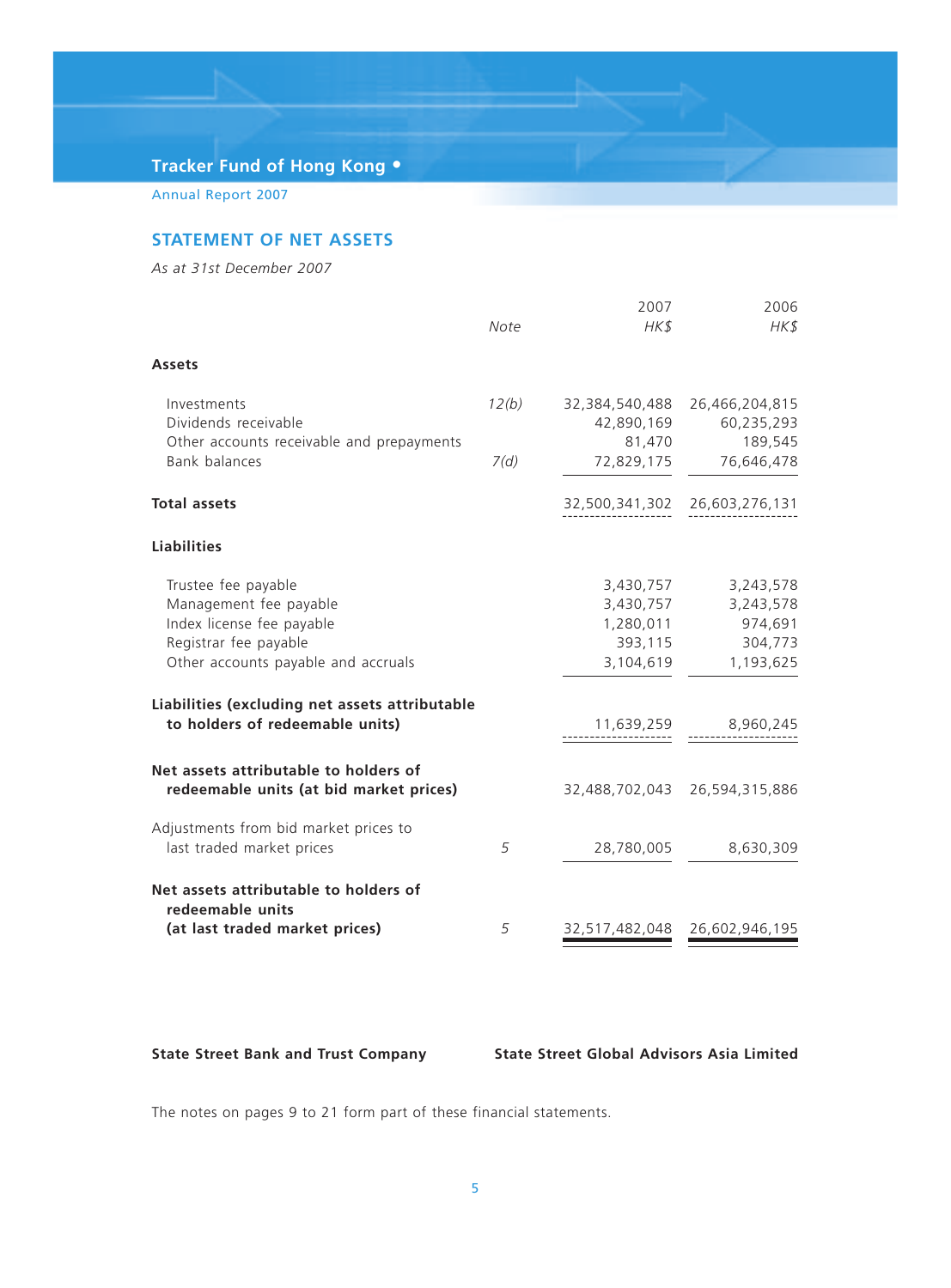6

# **Tracker Fund of Hong Kong ‧**

Annual Report 2007

## **STATEMENT OF OPERATIONS**

*For the year ended 31st December 2007*

| Income<br>Dividends<br>779,760,160<br>925,210,301<br>Bank interest<br>7(d)<br>8,590,645<br>8,422,898<br>735,000<br>Transaction fee<br>4(a)<br>240,000<br>Other income<br>4(b)<br>4,963,307<br>6,109,459<br>9,787,956,657<br>Net gain on investments<br>3<br>7,819,869,472<br><b>Total investment income</b><br>10,582,005,769<br>8,759,852,130<br>Expenses<br>7(b)<br>Management fee<br>13,497,495<br>12,638,058<br>Trustee fee<br>7(c)<br>13,497,495<br>12,638,058<br>Index license fee<br>8(c)<br>4,301,762<br>3,993,272<br>Transaction costs on investments<br>25, 137, 112<br>7,474,791<br>1,701,748<br>Registrar fee<br>8(a)<br>2,031,922<br>Publication and printing expenses<br>1,586,196<br>1,792,205<br>Conversion agent fee<br>8(b)<br>1,272,000<br>392,000<br>Audit fee<br>150,987<br>109,000<br>Legal and professional fees<br>653,007<br>Bank charges<br>282,387<br>54,824<br>Other operating expenses<br>1,742,928<br>778,516<br><b>Total operating expenses</b><br>63,823,117<br>41,902,646<br>Net operating profit<br>10,518,182,652<br>8,717,949,484<br><b>Finance costs</b><br>Distributions to holders of redeemable units<br>13<br>(766, 075, 275)<br>(859, 795, 725)<br>Profit for the year<br>9,752,107,377<br>7,858,153,759<br>Adjustments from bid market prices to<br>last traded market prices<br>5<br>20,149,696<br>(49, 959, 963)<br>Increase in net assets attributable to holders<br>of redeemable units<br>9,772,257,073<br>7,808,193,796 | Note | 2007<br>HK\$ | 2006<br>HK\$ |
|--------------------------------------------------------------------------------------------------------------------------------------------------------------------------------------------------------------------------------------------------------------------------------------------------------------------------------------------------------------------------------------------------------------------------------------------------------------------------------------------------------------------------------------------------------------------------------------------------------------------------------------------------------------------------------------------------------------------------------------------------------------------------------------------------------------------------------------------------------------------------------------------------------------------------------------------------------------------------------------------------------------------------------------------------------------------------------------------------------------------------------------------------------------------------------------------------------------------------------------------------------------------------------------------------------------------------------------------------------------------------------------------------------------------------------------------------------------------------|------|--------------|--------------|
|                                                                                                                                                                                                                                                                                                                                                                                                                                                                                                                                                                                                                                                                                                                                                                                                                                                                                                                                                                                                                                                                                                                                                                                                                                                                                                                                                                                                                                                                          |      |              |              |
|                                                                                                                                                                                                                                                                                                                                                                                                                                                                                                                                                                                                                                                                                                                                                                                                                                                                                                                                                                                                                                                                                                                                                                                                                                                                                                                                                                                                                                                                          |      |              |              |
|                                                                                                                                                                                                                                                                                                                                                                                                                                                                                                                                                                                                                                                                                                                                                                                                                                                                                                                                                                                                                                                                                                                                                                                                                                                                                                                                                                                                                                                                          |      |              |              |
|                                                                                                                                                                                                                                                                                                                                                                                                                                                                                                                                                                                                                                                                                                                                                                                                                                                                                                                                                                                                                                                                                                                                                                                                                                                                                                                                                                                                                                                                          |      |              |              |
|                                                                                                                                                                                                                                                                                                                                                                                                                                                                                                                                                                                                                                                                                                                                                                                                                                                                                                                                                                                                                                                                                                                                                                                                                                                                                                                                                                                                                                                                          |      |              |              |
|                                                                                                                                                                                                                                                                                                                                                                                                                                                                                                                                                                                                                                                                                                                                                                                                                                                                                                                                                                                                                                                                                                                                                                                                                                                                                                                                                                                                                                                                          |      |              |              |
|                                                                                                                                                                                                                                                                                                                                                                                                                                                                                                                                                                                                                                                                                                                                                                                                                                                                                                                                                                                                                                                                                                                                                                                                                                                                                                                                                                                                                                                                          |      |              |              |
|                                                                                                                                                                                                                                                                                                                                                                                                                                                                                                                                                                                                                                                                                                                                                                                                                                                                                                                                                                                                                                                                                                                                                                                                                                                                                                                                                                                                                                                                          |      |              |              |
|                                                                                                                                                                                                                                                                                                                                                                                                                                                                                                                                                                                                                                                                                                                                                                                                                                                                                                                                                                                                                                                                                                                                                                                                                                                                                                                                                                                                                                                                          |      |              |              |
|                                                                                                                                                                                                                                                                                                                                                                                                                                                                                                                                                                                                                                                                                                                                                                                                                                                                                                                                                                                                                                                                                                                                                                                                                                                                                                                                                                                                                                                                          |      |              |              |
|                                                                                                                                                                                                                                                                                                                                                                                                                                                                                                                                                                                                                                                                                                                                                                                                                                                                                                                                                                                                                                                                                                                                                                                                                                                                                                                                                                                                                                                                          |      |              |              |

The notes on pages 9 to 21 form part of these financial statements.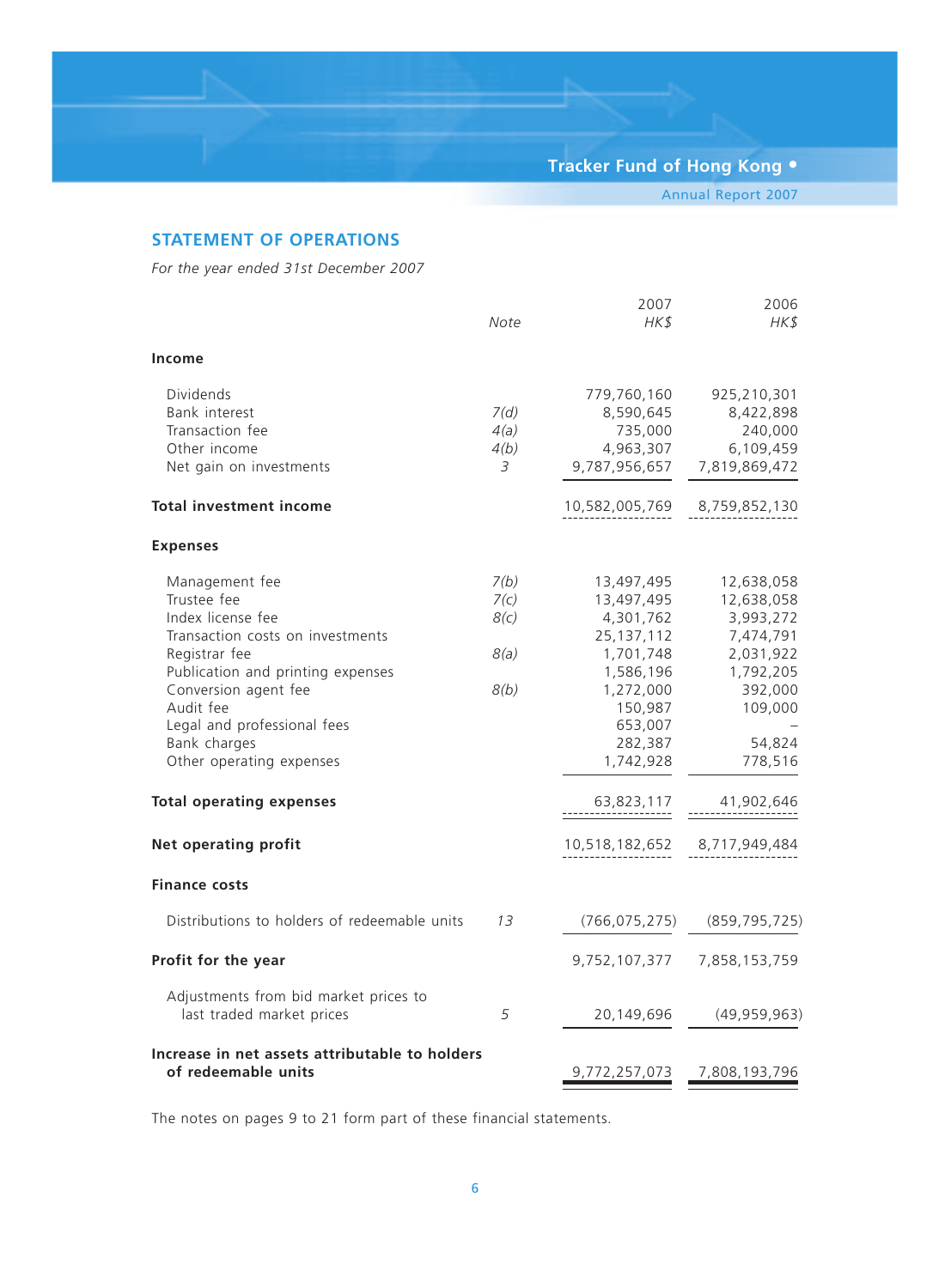Annual Report 2007

## **STATEMENT OF CHANGES IN NET ASSETS ATTRIBUTABLE TO HOLDERS OF REDEEMABLE UNITS**

*For the year ended 31st December 2007*

|                                                                                                              | Note | 2007<br>HK\$                  | 2006<br>HK\$                                     |
|--------------------------------------------------------------------------------------------------------------|------|-------------------------------|--------------------------------------------------|
| Net assets attributable to holders of<br>redeemable units at 1st January                                     |      | 26,602,946,195 27,048,038,344 |                                                  |
| Issue of units                                                                                               | 9    | 4,576,794,793                 |                                                  |
| Redemption of units                                                                                          | 9    |                               | $(8,434,495,069)$ $(8,253,275,589)$              |
| Net further cash amount received on redemption<br>and issue of units<br>Net redemption of units              |      | (20, 944)                     | (10, 356)<br>$(3,857,721,220)$ $(8,253,285,945)$ |
|                                                                                                              |      | 22,745,224,975                | 18,794,752,399                                   |
| Increase in net assets attributable to<br>holders of redeemable units                                        |      | 9,772,257,073                 | 7,808,193,796                                    |
| Net assets attributable to holders of<br>redeemable units at 31st December<br>(at last traded market prices) |      | 32,517,482,048                | 26,602,946,195                                   |

The notes on pages 9 to 21 form part of these financial statements.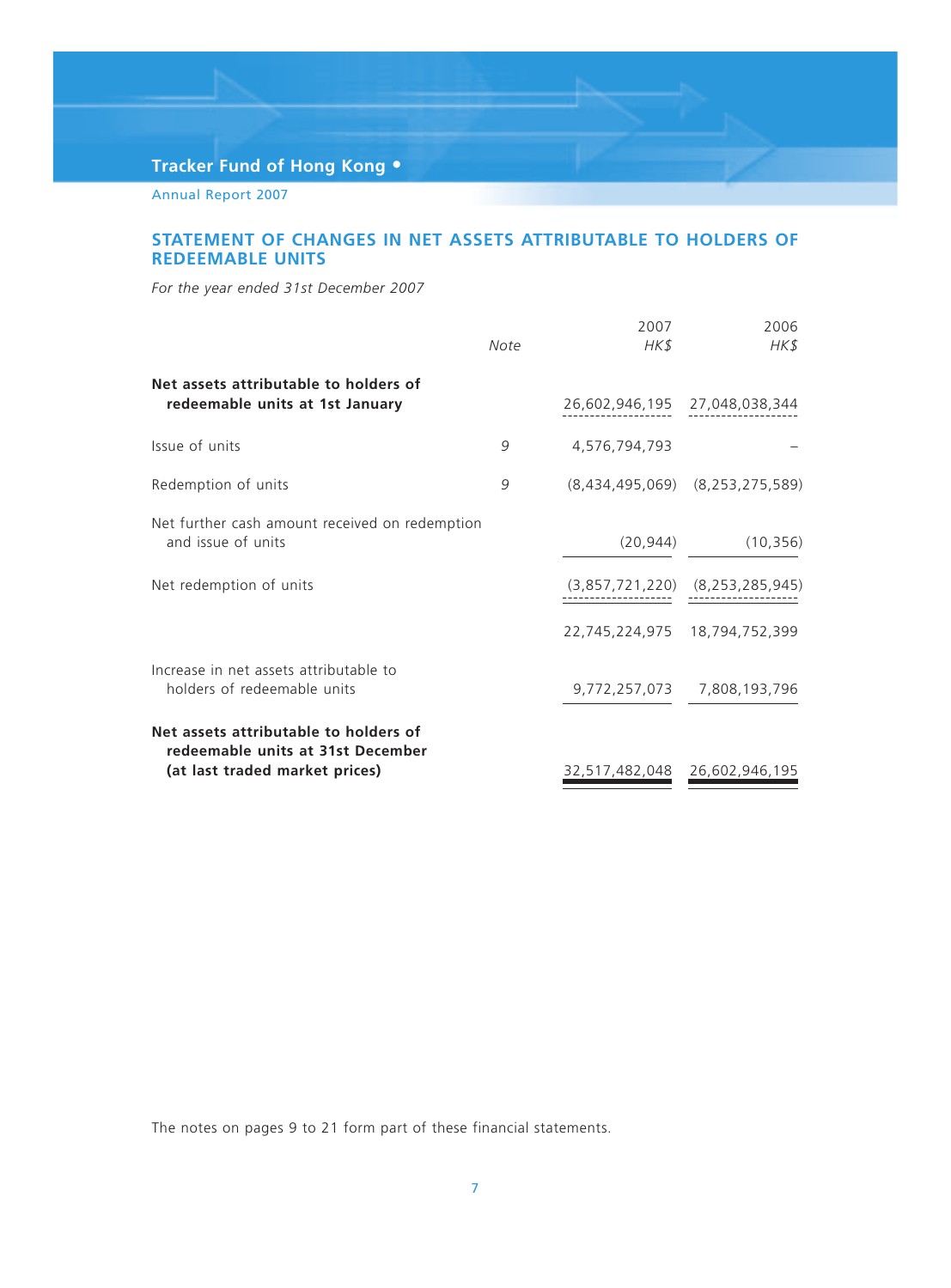8

# **Tracker Fund of Hong Kong ‧**

Annual Report 2007

# **STATEMENT OF CASH FLOWS**

*For the year ended 31st December 2007*

|                                                                                                                                                                                                                                                                                                                                                                                                                                                                                           | Note     | 2007<br>HK\$                                                                                                                                                                                                                                       | 2006<br>HK\$                                                                                                                                                                                                                  |
|-------------------------------------------------------------------------------------------------------------------------------------------------------------------------------------------------------------------------------------------------------------------------------------------------------------------------------------------------------------------------------------------------------------------------------------------------------------------------------------------|----------|----------------------------------------------------------------------------------------------------------------------------------------------------------------------------------------------------------------------------------------------------|-------------------------------------------------------------------------------------------------------------------------------------------------------------------------------------------------------------------------------|
| Cash flows from operating activities                                                                                                                                                                                                                                                                                                                                                                                                                                                      |          |                                                                                                                                                                                                                                                    |                                                                                                                                                                                                                               |
| Proceeds from sale of investments<br>Payments for purchase of investments<br>Dividends received<br>Other income received<br>Bank interest received<br>Transaction fee received<br>Management fee paid<br>Trustee fee paid<br>Index license fee paid<br>Registrar fee paid<br>Publication and printing expenses paid<br>Transaction costs on investments paid<br>Conversion agent fee paid<br>Bank charges paid<br>Legal and other professional fees paid<br>Other operating expenses paid |          | 10,948,621,732<br>(10, 917, 451, 965)<br>797,105,284<br>4,963,307<br>8,605,205<br>660,000<br>(13, 310, 316)<br>(13, 310, 316)<br>(3,996,442)<br>(1,613,406)<br>(1,383,738)<br>(25, 137, 112)<br>(380,000)<br>(282, 387)<br>(653,007)<br>(908, 865) | 3,130,308,377<br>(3, 118, 827, 187)<br>952,499,508<br>6,109,459<br>8,415,627<br>240,000<br>(12, 696, 482)<br>(12,696,482)<br>(4,052,886)<br>(1,909,262)<br>(1, 575, 934)<br>(7, 474, 791)<br>(372,000)<br>(651)<br>(789, 711) |
| Net cash generated from operating activities                                                                                                                                                                                                                                                                                                                                                                                                                                              |          | 781,527,974                                                                                                                                                                                                                                        | 937,177,585                                                                                                                                                                                                                   |
| Cash flows from financing activities                                                                                                                                                                                                                                                                                                                                                                                                                                                      |          |                                                                                                                                                                                                                                                    |                                                                                                                                                                                                                               |
| Issue of units<br>Redemption of units<br>Net further cash amount paid on issue of units<br>Net further cash amount paid on redemption                                                                                                                                                                                                                                                                                                                                                     | 9<br>9   | 21,917,568<br>(41, 166, 626)<br>(16, 718)                                                                                                                                                                                                          | (69,054,669)                                                                                                                                                                                                                  |
| of units<br>Interim distribution paid<br>Final distribution paid                                                                                                                                                                                                                                                                                                                                                                                                                          | 13<br>13 | (4,226)<br>(263, 338, 425)<br>(502, 736, 850)                                                                                                                                                                                                      | (10, 357)<br>(341, 798, 500)<br>(517, 997, 225)                                                                                                                                                                               |
| Net cash used in financing activities                                                                                                                                                                                                                                                                                                                                                                                                                                                     |          | (785,345,277)                                                                                                                                                                                                                                      | (928,860,751)                                                                                                                                                                                                                 |
| Net increase in cash and cash equivalents                                                                                                                                                                                                                                                                                                                                                                                                                                                 |          | (3,817,303)                                                                                                                                                                                                                                        | 8,316,834                                                                                                                                                                                                                     |
| Cash and cash equivalents at the beginning<br>of the year                                                                                                                                                                                                                                                                                                                                                                                                                                 |          | 76,646,478                                                                                                                                                                                                                                         | 68,329,644                                                                                                                                                                                                                    |
| Cash and cash equivalents at the end<br>of the year                                                                                                                                                                                                                                                                                                                                                                                                                                       |          | 72,829,175                                                                                                                                                                                                                                         | 76,646,478                                                                                                                                                                                                                    |
| Analysis of balances of cash and<br>cash equivalents                                                                                                                                                                                                                                                                                                                                                                                                                                      |          |                                                                                                                                                                                                                                                    |                                                                                                                                                                                                                               |
| Bank balances                                                                                                                                                                                                                                                                                                                                                                                                                                                                             | 7(d)     | 72,829,175                                                                                                                                                                                                                                         | 76,646,478                                                                                                                                                                                                                    |

Please refer to note 9 on page 15 for details of major non-cash transactions. The notes on pages 9 to 21 form part of these financial statements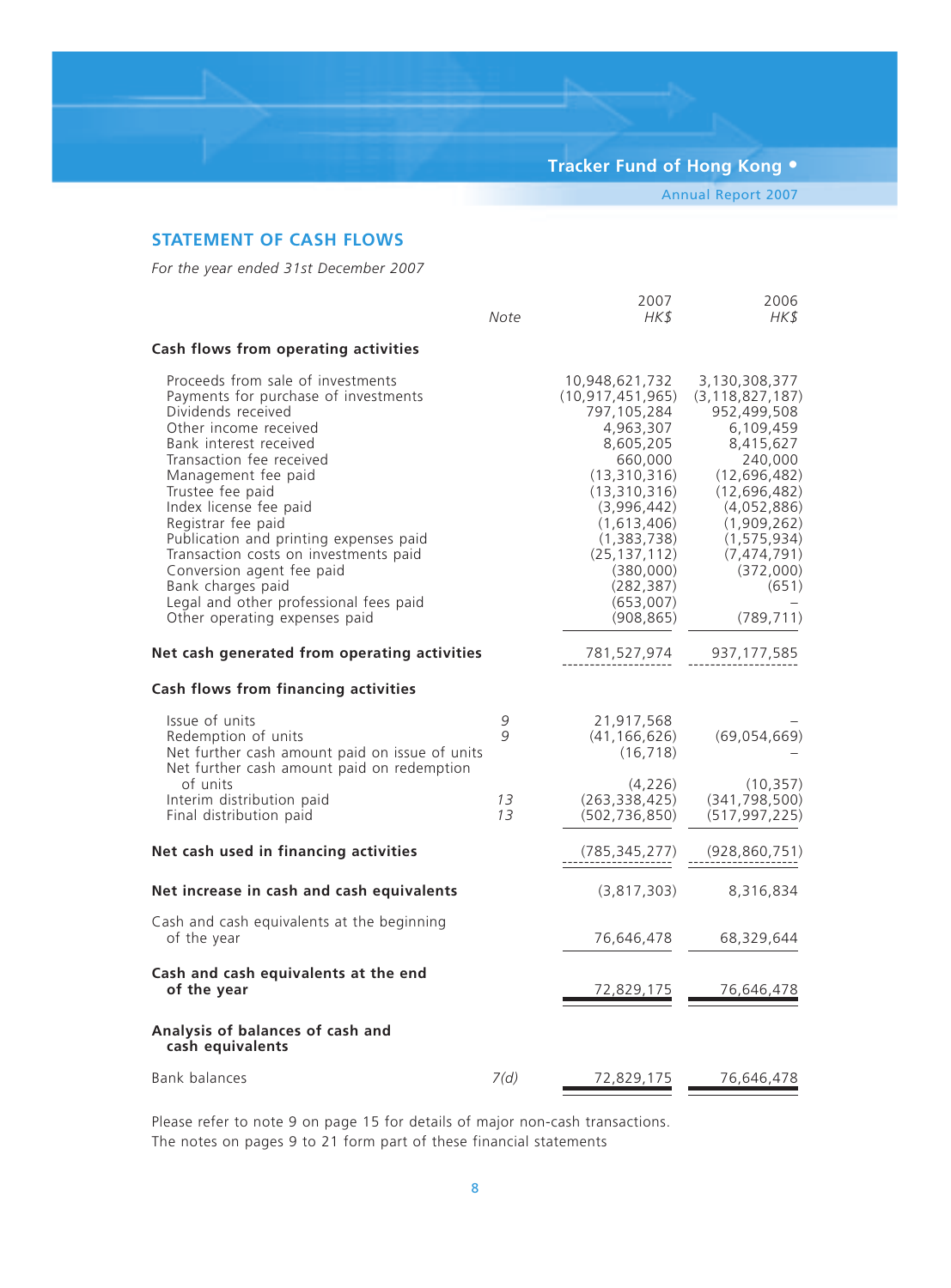Annual Report 2007

## **NOTES TO THE FINANCIAL STATEMENTS**

## **1 General information**

Tracker Fund of Hong Kong (the "Fund") is a unit trust which is governed by its Trust Deed dated on 23rd October 1999 (the "Trust Deed"). The Fund is authorized by the Securities & Futures Commission of Hong Kong under Section 104(1) of the Hong Kong Securities and Futures Ordinance. The Fund is also listed on the Stock Exchange of Hong Kong Limited (a subsidiary of The Hong Kong Exchanges and Clearing Limited).

The Fund's objective is to provide investment results that closely correspond to the performance of the Hang Seng Index (the "Index").

### **2 Summary of significant accounting policies**

The principal accounting policies applied in the preparation of these financial statements are set out below. These policies have been consistently applied to all the years presented, unless otherwise stated.

## **(a) Basis of preparation**

The financial statements have been prepared in accordance with Hong Kong Financial Reporting Standards ("HKFRS") issued by the Hong Kong Institute of Certified Public Accountants. The financial statements have been prepared under the historical cost convention, as modified by the revaluation of financial assets and financial liabilities held at fair value through profit or loss.

The preparation of financial statements in conformity with HKFRS requires the Manager to make judgments, estimates and assumptions that affect the application of accounting policies and the reported amounts of assets and liabilities, income and expense. The estimates and associated assumptions are based on historical experience and various other factors that are believed to be reasonable under the circumstances, the results of which form the basis of making the judgments about carrying values of assets and liabilities that are not readily apparent from other sources. Actual results may differ from these estimates.

#### *Standards and amendments to standards effective in current period*

HKFRS 7, Financial Instruments: Disclosures, and the complementary Amendment to HKAS 1, Presentation of Financial Statements – Capital Disclosures have been adopted in 2007. HKFRS 7 introduces new disclosures relating to financial instruments. This standard does not have any impact on the classification and valuation of the Fund's financial instruments. In accordance with the requirements of the Amendment to HKAS 1, additional disclosures have been provided on the Fund's objectives and policies for its capital, which is represented by the net assets attributable to holders of redeemable units. There is no impact on the classification and measurement of the Fund's capital.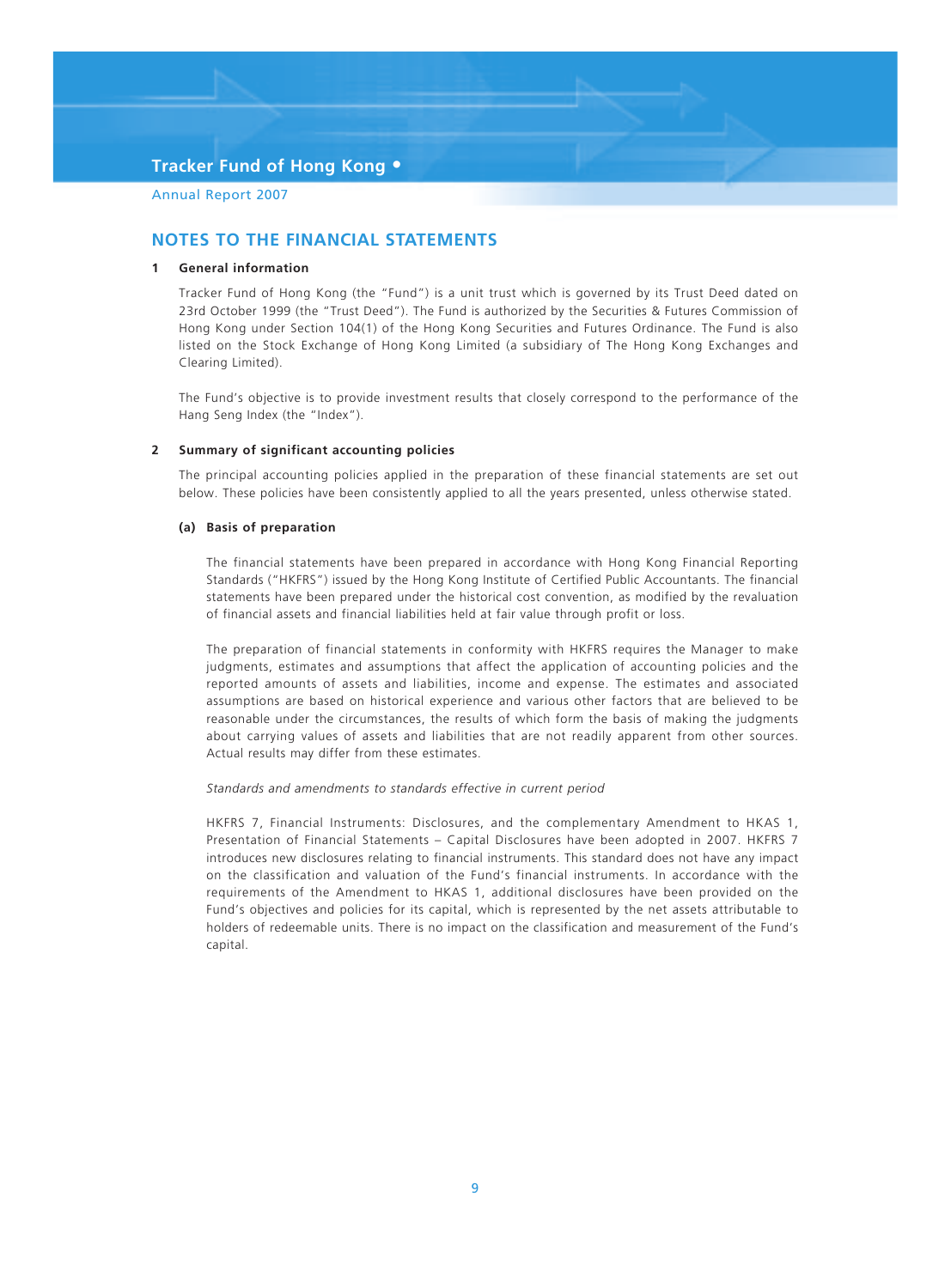Annual Report 2007

## **NOTES TO THE FINANCIAL STATEMENTS** (Continued)

## **2 Summary of significant accounting policies** (Continued)

### **(a) Basis of preparation** (Continued)

*Standards, amendments and interpretations to standards that are not yet effective and have not been early adopted by the Fund*

HKAS 1 (Revised), "Presentation of Financial Statements" (effective from 1st January 2009). HKAS 1 (Revised) requires changes made to the presentation of the financial statements. However, it does not change the recognition, measurement or disclosure of specific transactions and other events required by other HKFRS. The Fund will apply HKAS 1 (Revised) from 1st January 2009.

The statement of net assets presents assets and liabilities in increasing order of liquidity and does not distinguish between current and non-current items.

All references to net assets throughout the financial statements refer to net assets attributable to holders of redeemable units unless otherwise stated.

### **(b) Investments**

All investments have been classified as "financial assets at fair value through profit or loss".

Purchases and sales of investments are accounted for on the trade date basis. Investments are initially recognized at fair value, excluding transaction costs which are expensed as incurred, and are subsequently re-measured at fair value. Realized and unrealized gains and losses on investments are included in the Statement of Operations in the period in which they arise. Investments are derecognized when the rights to receive cash flows from the investments have expired or the Fund has transferred substantially all risks and rewards of ownership.

Investments that are listed or traded on an exchange are fair valued based on quoted bid market prices.

#### **(c) Income**

Dividend income on equity securities is recorded on the ex-dividend date. Dividend income on equity securities where no ex-dividend date is quoted is accounted for when the Fund's right to receive payment is established.

Bank interest income is recognized on a time proportionate basis using the effective interest method. Other income is recognized on an accruals basis.

## **(d) Expenses**

Expenses are accounted for on an accruals basis.

#### **(e) Distributions payable to holders of redeemable units**

Proposed distributions to holders of redeemable units are recognized in the Statement of Operations when they are approved by the Trustee. The distribution on these redeemable units is recognized in the Statement of Operations as finance costs.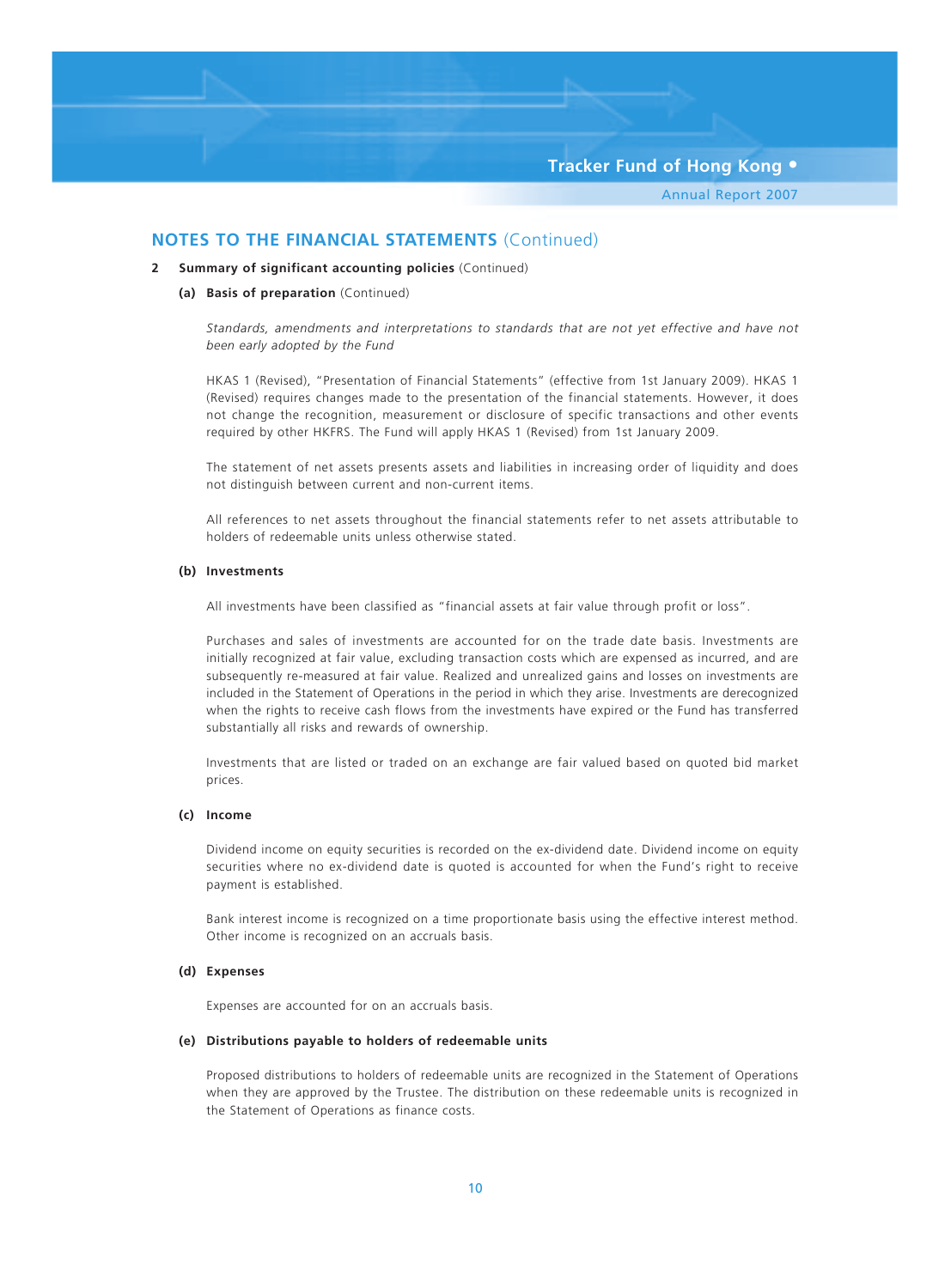#### Annual Report 2007

## **NOTES TO THE FINANCIAL STATEMENTS** (Continued)

#### **2 Summary of significant accounting policies** (Continued)

### **(f) Further cash amount**

Further cash amount represents the amount included in the issue price or redemption proceeds (as the case may be) of the units issued or redeemed, representing the difference between the net asset value per Creation Unit as calculated by the Manager as of that date, and the value of the Index Basket (based on the nominal closing prices as of that date) and the dividend equivalent amount per Creation Unit.

### **(g) Cash and cash equivalents**

Cash and cash equivalents include cash in hand, demand deposits, other short-term highly liquid investments with original maturities of three months or less and bank overdrafts.

#### **(h) Translation of foreign currencies**

#### *Functional and presentation currency*

Items included in the financial statements are measured using the currency of the primary economic environment in which the Fund operates (the "functional currency"). The performance of the Fund is measured and reported to the holders of redeemable units in Hong Kong dollar. The Manager considers the Hong Kong dollar as the currency that most faithfully represents the economic effects of the underlying transactions, events and conditions. The financial statements are presented in Hong Kong dollar, which is the Fund's functional and presentation currency.

#### *Transactions and balances*

Foreign currency transactions are translated into the functional currency using the exchange rates prevailing at the dates of the transactions. Foreign exchange gains and losses resulting from the settlement of such transactions and from the translation at year-end exchange rates of monetary assets and liabilities denominated in foreign currencies are recognized in the Statement of Operations. Translation differences on non-monetary financial assets and liabilities such as equities at fair value through profit or loss are recognized in the Statement of Operations within the fair value net gain or loss.

## **(i) Redeemable units**

The Fund issues redeemable units, which are redeemable at the holder's option and are classified as financial liabilities. Redeemable units can only be redeemed in-kind equal to a proportionate share of the Fund's net asset value. The redeemable unit is carried at the redemption amount that is payable at the year end date if the holder exercises the right to put the unit back to the Fund. In accordance with the Fund's Trust Deed, the minimum redemption units are 1,000,000 units.

Redeemable units are issued and redeemed at the holder's option at prices based on the Fund's net asset value per unit at the time of issue or redemption. The Fund's net asset value per unit is calculated by dividing the net assets attributable to the holders of redeemable units with the total number of outstanding redeemable units. In accordance with the provisions of the Fund's Trust Deed, investment positions are valued based on the last traded market price for the purpose of determining the net asset value per unit for creations and redemptions.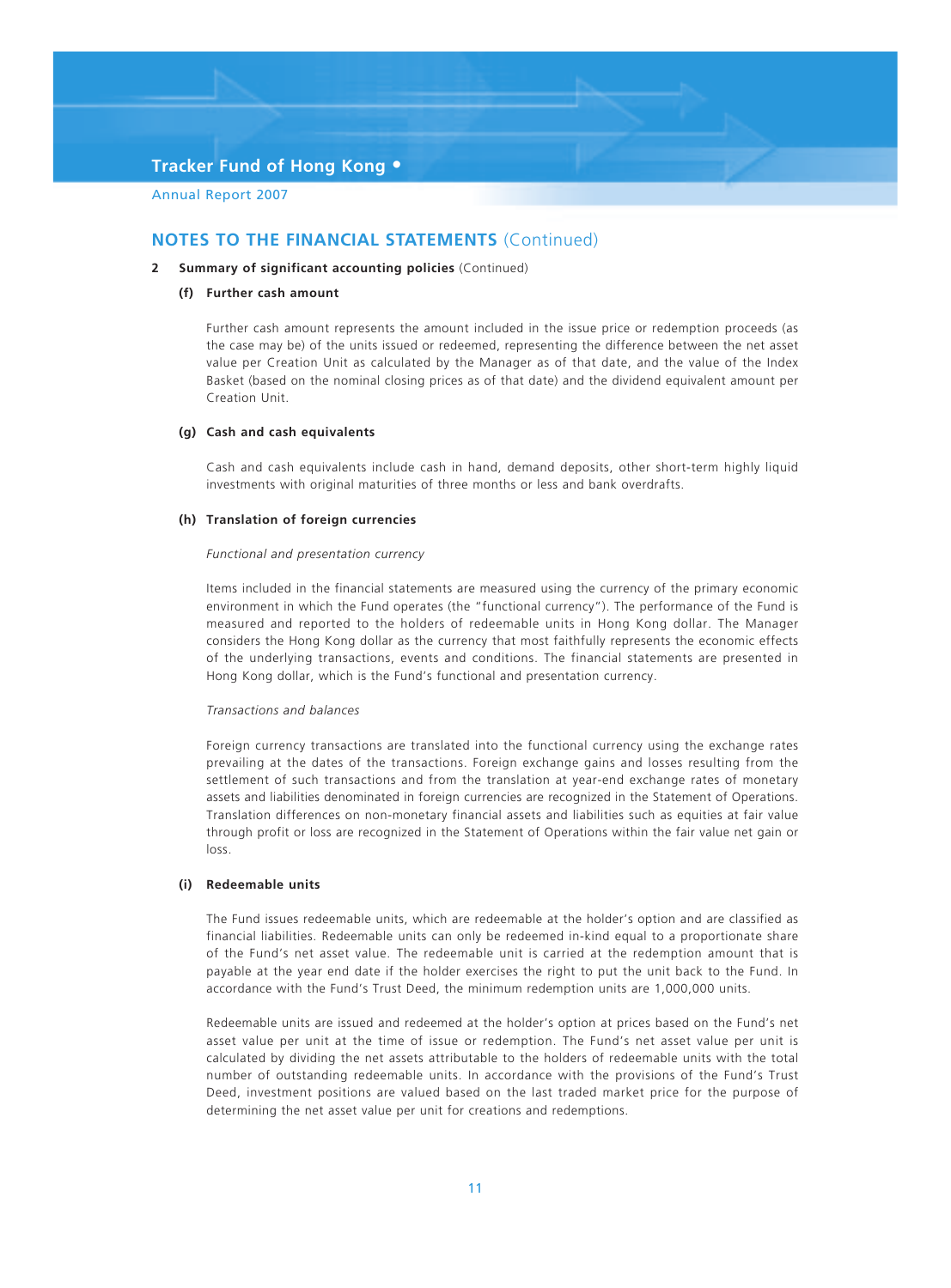## **NOTES TO THE FINANCIAL STATEMENTS** (Continued)

### **2 Summary of significant accounting policies** (Continued)

## **(j) Segmental information**

In the opinion of the Manager, all activities of the Fund are in the single business of investment activities conducted mainly in Hong Kong. Geographical information is provided in the investment portfolio.

#### **3 Net gain on investments**

|                                                                                       | 2007<br>HK\$                         | 2006<br>HK\$                   |
|---------------------------------------------------------------------------------------|--------------------------------------|--------------------------------|
| Change in unrealized gain/loss on investments<br>Realized gain on sale of investments | (1, 168, 866, 962)<br>10,956,823,619 | 3,760,828,811<br>4,059,040,661 |
|                                                                                       | 9,787,956,657                        | 7,819,869,472                  |

#### **4 Income**

## **(a) Transaction fee**

With effect from 1st June 2006, the transaction fee with respect to the creation and redemption application has been reduced from HK\$30,000 per application to HK\$15,000 per total aggregate creation and redemption application per day per Participating Dealer. Prior to 1st June 2006, the Fund was entitled to receive a transaction fee of HK\$30,000 per application for the creation or redemption of units.

## **(b) Other income**

Other income represents registrar charges levied on unitholders (other than HKSCC Nominees) who hold units registered in their own names as at each Record Date for the relevant distribution. Currently, these charges amount to HK\$80 per year per unitholder. Such charges are deducted on a half-yearly basis from the half-yearly distributions payable to the relevant unitholders.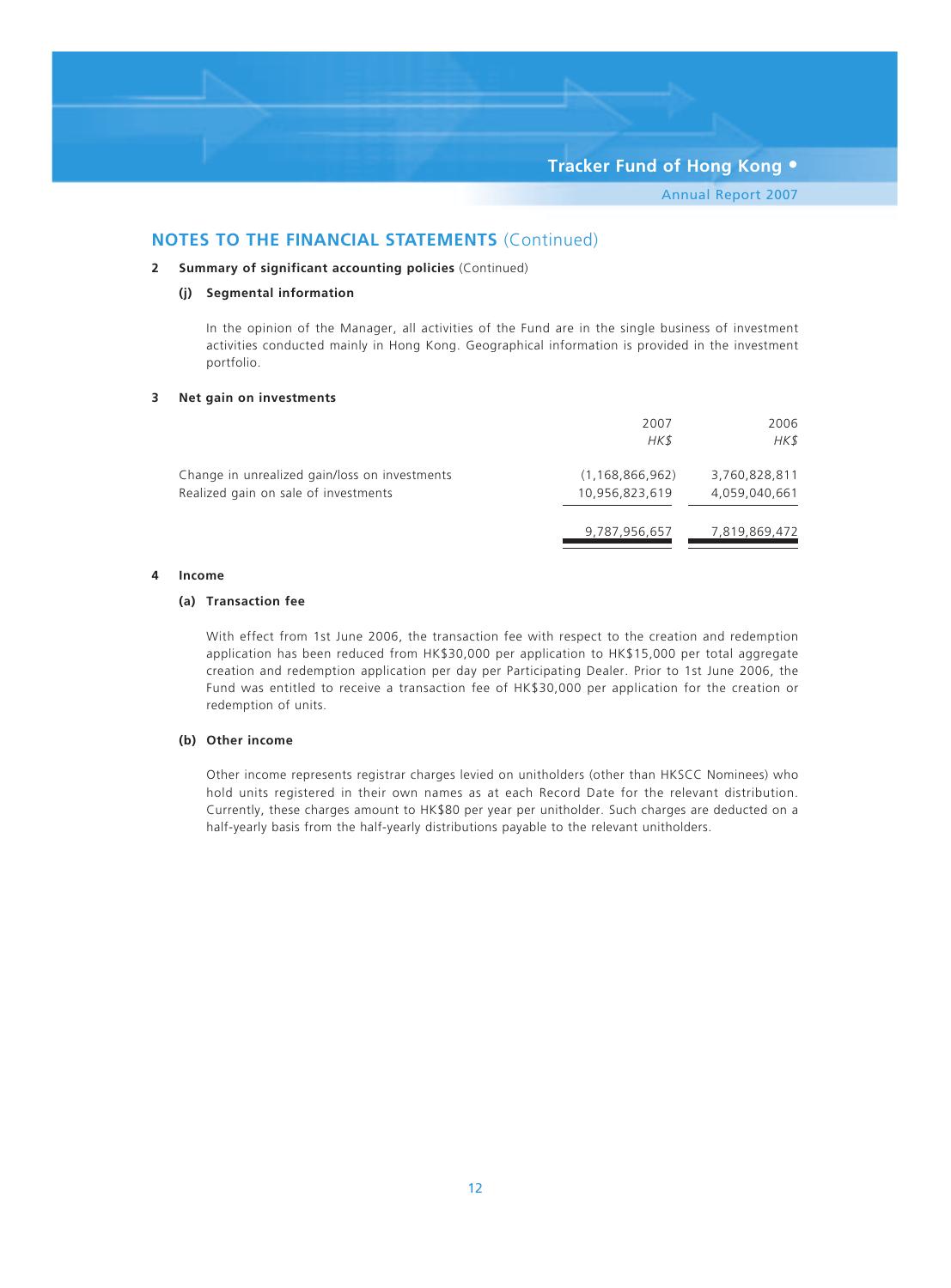## Annual Report 2007

## **NOTES TO THE FINANCIAL STATEMENTS** (Continued)

## **5 Number of units in issue and net assets attributable to holders of redeemable units**

In accordance with the provisions of the Fund's Trust Deed, listed investments and investments with prices quoted in over the counter markets or by market makers are stated at the last traded price on the valuation day for the purpose of determining net asset value per unit for creations and redemptions and for various fee calculations. However, the accounting policy of the Fund for the purpose of compliance with HKAS 39 and for reporting purpose is to value its investments at the relevant bid market prices on the year end date. The difference between the valuation of these investments as stated in the financial statements and the valuation methodology indicated in the Fund's Trust Deed, results in a decrease in value of investments by HK\$28,780,005 (2006: HK\$8,630,309). The amount of the adjustment recognized in the Statement of Operations is HK\$20,149,696 (2006: HK\$49,959,963).

Net assets attributable to holders of redeemable units at last traded market prices represent a liability in the Statement of Net Assets, carried at the redemption amount that would be payable at the year end date if the unitholders exercised the right to redeem the units in the Fund.

|                                                                   |                | Number of units |
|-------------------------------------------------------------------|----------------|-----------------|
|                                                                   | 2007           | 2006            |
| Units in issue at the beginning of the year                       | 1,321,992,500  | 1,801,992,500   |
| Creation of units                                                 | 163,000,000    |                 |
| Redemption of units                                               | (323,000,000)  | (480,000,000)   |
| Units in issue at the end of the year                             | 1,161,992,500  | 1,321,992,500   |
|                                                                   | HK\$           | HK\$            |
| Net assets attributable to holders of redeemable units            | 32,517,482,048 | 26,602,946,195  |
| Net assets attributable to holders of redeemable units (per unit) | 27.98          | 20.12           |
| Net asset value per Creation Unit                                 |                |                 |
| (1 Creation Unit is equivalent to 1,000,000 units)                | 27,984,244     | 20,123,371      |

#### **6 Taxation**

No provision for Hong Kong profits tax has been made as the interest, dividend income and realized gains on disposal of investments of the Fund are excluded from the charge to profits tax under Section 14, Section 26 or Section 26A of the Hong Kong Inland Revenue Ordinance.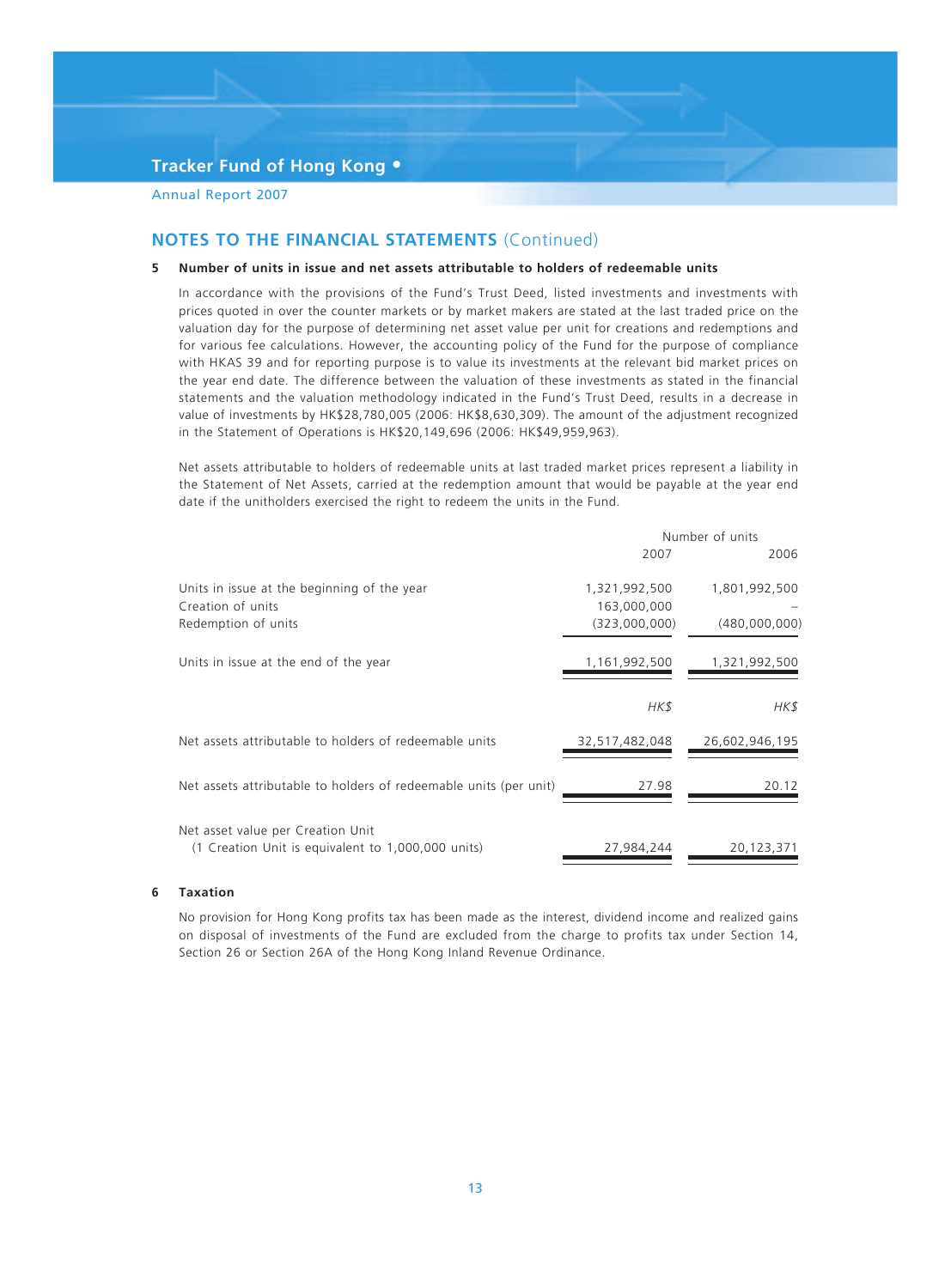## **NOTES TO THE FINANCIAL STATEMENTS** (Continued)

### **7 Transactions with the related parties/Manager and its Connected Persons**

Parties are considered to be related if one party has the ability to control the other party or exercise significant influence over the other party in making financial or operational decisions. Related parties of the Fund are also the Manager of the Fund and its connected persons. Connected Persons of the Manager are those as defined in the Code on Unit Trusts and Mutual Funds established by the Securities and Futures Commission of Hong Kong (the "SFC Code"). All transactions entered into during the year between the Fund and the Manager and its Connected Persons were carried out in the normal course of business and on normal commercial terms. To the best of the Manager's knowledge, the Fund does not have any other transactions with Connected Persons except for those disclosed below.

#### **(a) Manager's holding in the Fund**

The directors and officers of the Manager may transact in the units of the Fund as principal provided that prior written notice is obtained from the Trustee. As of 31st December 2007, the directors and officers of the Manager together held 8,960 units in the Fund (2006: 27,820 units).

### **(b) Management fee**

The fee payable to the Manager is calculated at the following annual rates of the net asset value of the Fund on the last dealing day in the relevant quarter:

| For first HK\$15 billion of the net asset value                | $0.050\%$ |
|----------------------------------------------------------------|-----------|
| For next HK\$15 billion of the net asset value                 | 0.045%    |
| For next HK\$15 billion of the net asset value                 | $0.030\%$ |
| Any amount by which the net asset value exceeds HK\$45 billion | 0.025%    |

The management fee is accrued daily and is payable quarterly in arrears.

#### **(c) Trustee fee**

The fee payable to the Trustee is calculated at the following annual rates of the net asset value of the Fund of the last dealing day in the relevant quarter:

| For first HK\$15 billion of the net asset value                | 0.050%    |
|----------------------------------------------------------------|-----------|
| For next HK\$15 billion of the net asset value                 | 0.045%    |
| For next HK\$15 billion of the net asset value                 | $0.030\%$ |
| Any amount by which the net asset value exceeds HK\$45 billion | 0.025%    |

The trustee fee is accrued daily and payable quarterly in arrears.

## **(d) Bank balances and interest income**

Bank balances are maintained with the Trustee. Bank balances held with the Trustee as at 31st December 2007 was HK\$72,829,175 (2006: HK\$76,646,478). During the year, interest earned on the above bank balances was HK\$8,590,645 (2006: HK\$8,422,898).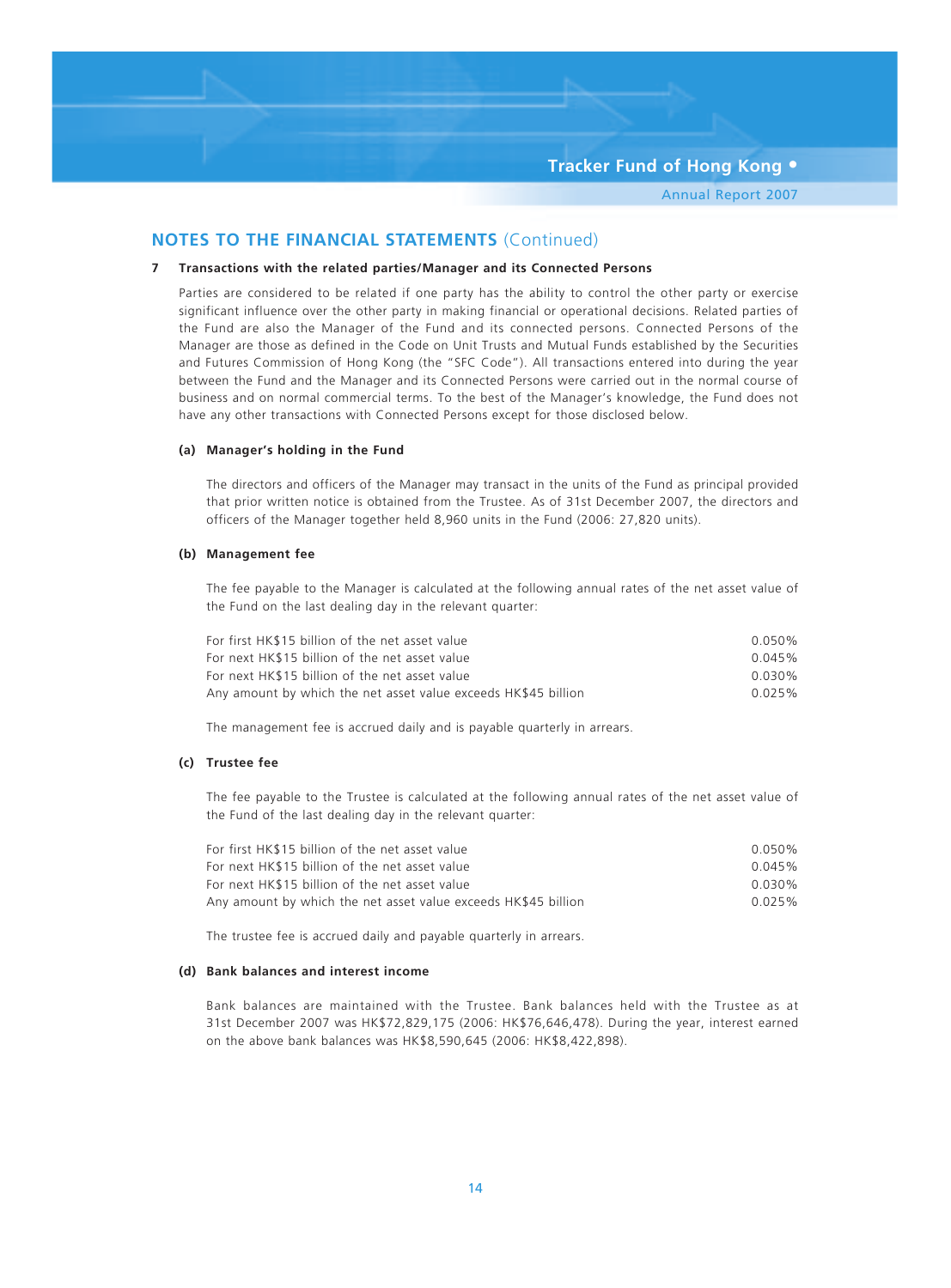Annual Report 2007

## **NOTES TO THE FINANCIAL STATEMENTS** (Continued)

### **8 Other fees**

## **(a) Registrar fee**

The fee payable to the Registrar is calculated based on the number of unitholders on the register on the first business day of the relevant month at the following fee scale, subject to a monthly maximum aggregate registrar fee of HK\$1,000,000.

|                                                                  | HK\$        |
|------------------------------------------------------------------|-------------|
|                                                                  | (per month) |
| For first 2,000 Unitholders                                      | 9.500       |
| For every additional 1,000 Unitholders up to 70,000 Unitholders  | 2.000       |
| For every additional 1,000 Unitholders up to 100,000 Unitholders | 1,700       |
| For every additional 1,000 Unitholders up to 200,000 Unitholders | 1.800       |
| For every additional 1,000 Unitholders up to 300,000 Unitholders | 1.500       |
| For every additional 1,000 Unitholders above 300,000 Unitholders | 1.200       |

In addition, the Registrar is reimbursed for all of its out-of-pocket expenses incurred in connection with performing its services.

The registrar fee is accrued daily and is payable monthly in advance.

#### **(b) Conversion agent fee**

The Conversion Agent received the higher of a monthly retainer fee of HK\$16,000 plus a transaction fee of HK\$12,000 for each creation or redemption application. Prior to 1st June 2006, a minimum monthly fee of HK\$36,000 was applied.

The conversion agent fee is accrued daily and payable monthly in arrears.

### **(c) Index license fee**

The index license fee is calculated at the rate of 0.015% per annum on the daily average net asset value of the Fund, subject to a minimum of US\$10,000 per annum.

The index license fee is accrued daily and is payable quarterly in arrears.

#### **9 Major non-cash transactions**

In accordance with the Fund's Trust Deed and since the termination of the Tap agreement, units are issued through an in-kind creation of an Index Basket with the remaining balances in cash and are not through a cash subscription only. For each Creation Unit (of 1,000,000 units), the Fund receives an Index Basket consisting of constituent shares as determined by the Manager on a daily basis. During the year, the Fund issued 163,000,000 units (2006: nil) in exchange for Index Baskets consisting of investments valued at HK\$4,554,877,225 (2006: nil) by the Manager with remaining balances in cash, totaling HK\$4,576,794,793 (2006: nil).

In accordance with the Fund's Trust Deed, units are redeemed in-kind with the remaining balances in cash and are not redeemable for cash only. During the year, the Fund redeemed 323,000,000 units (2006: 480,000,000 units) in exchange for Index Baskets consisting of investments valued at HK\$8,393,328,443 (2006: HK\$8,184,220,919) by the Manager with remaining balances in cash, totaling HK\$8,434,495,069 (2006: HK\$8,253,275,589).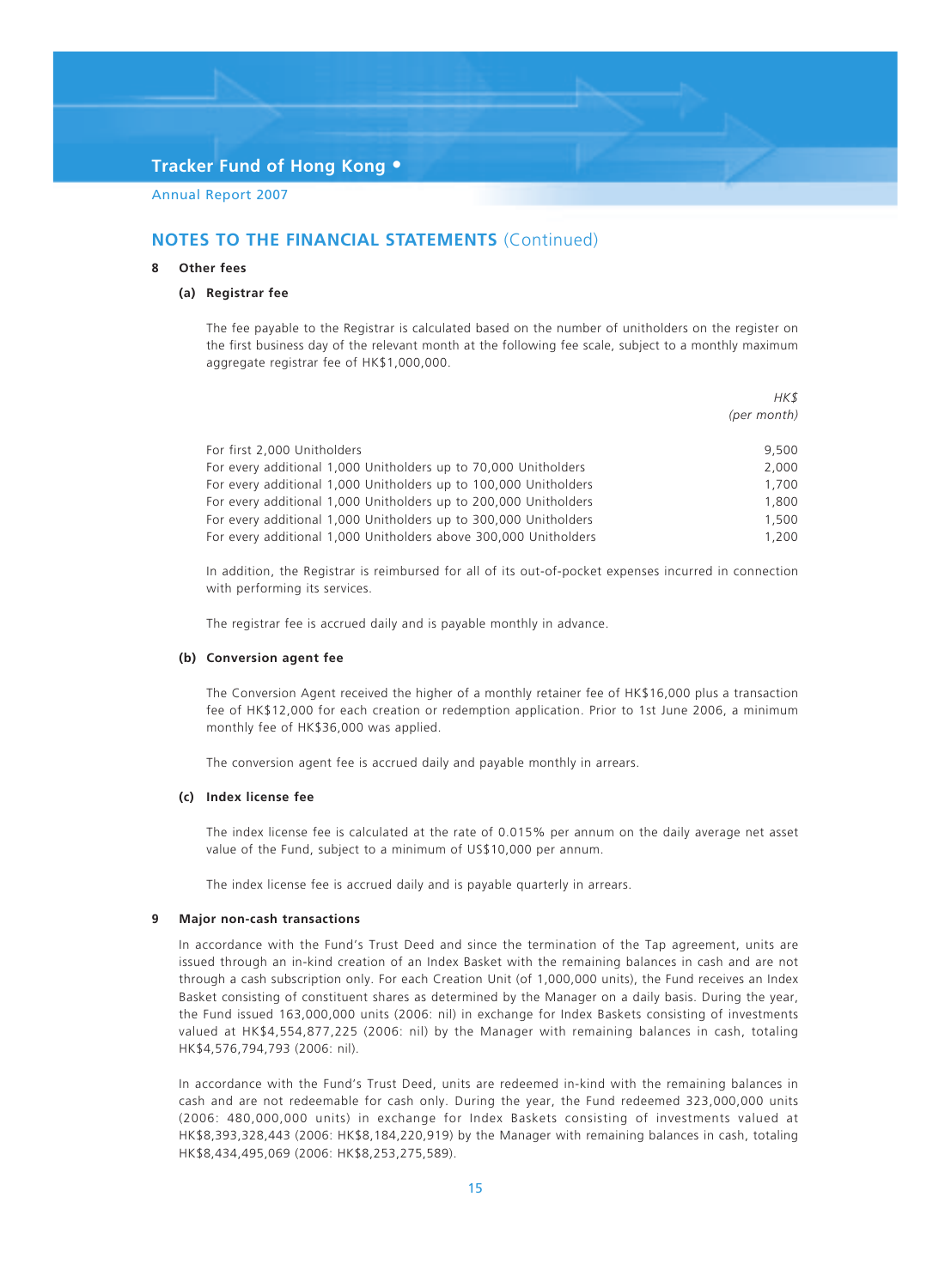## **NOTES TO THE FINANCIAL STATEMENTS** (Continued)

## **10 Soft dollar practices**

The Manager may effect transactions, provided that any such transaction is consistent with standards of "best execution", by or through the agency of another person for the account of the Fund with whom the Manager or any of its Connected Persons have an arrangement under which that party will from time to time provide to or procure for the Manager or any of its Connected Persons goods, services or other benefits (such as research and advisory services, computer hardware associated with specialized software or research services and performance measures) the nature of which is such that their provision can reasonably be expected to benefit the Fund as a whole and may contribute to an improvement in the performance of the Fund. For the avoidance of doubt, such goods and services may not include travel, accommodation, entertainment, general administrative goods or services, general office equipment or premises, membership fees, employees' salaries or direct money payments.

Since the inception of the Fund, the Manager had not participated in any soft dollar arrangements in respect of any transactions for the account of the Fund.

#### **11 Investment limitations and prohibitions under the SFC Code**

The SFC Code allows the Fund to invest in constituent securities issued by a single issuer for more than 10% of the Fund's net asset value provided that the investment is limited to any constituent securities that each accounts for more than 10% of the weighting of the Index and the Fund's holding of any such constituent securities may not exceed their respective weightings in the Index (except as a result of changes in the composition of the Index and the excess is transitional and temporary in nature).

Constituent securities that account for more than 10% of the net asset value of the Fund as at year end were as follows:

|                   | Respective weighting |      |                      |      |
|-------------------|----------------------|------|----------------------|------|
|                   | in the Index $(\% )$ |      | % of net asset value |      |
|                   | 2007                 | 2006 | 2007                 | 2006 |
| HSBC Holdings plc | 14.9                 | 23.2 | 14.9                 | 23.0 |
| China Mobile Ltd. | 13.2                 | 19.6 | 13 2                 | 19.6 |

### **12 Financial risk management**

#### **(a) Strategy in using financial instruments**

#### *Investment objectives*

The Fund's investment objective is to provide investment results that closely correspond to the performance of the Index. The Manager will seek to achieve the investment objective by investing all, or substantially all, of fund assets in Index Shares in substantially the same weightings as they appear in the Index. The Manager may also invest in certain other permitted investments in seeking to meet the investment objective. The Manager will rebalance the Fund's portfolio of investments from time to time to reflect any changes to the composition of, or the weighting of shares in, the Index.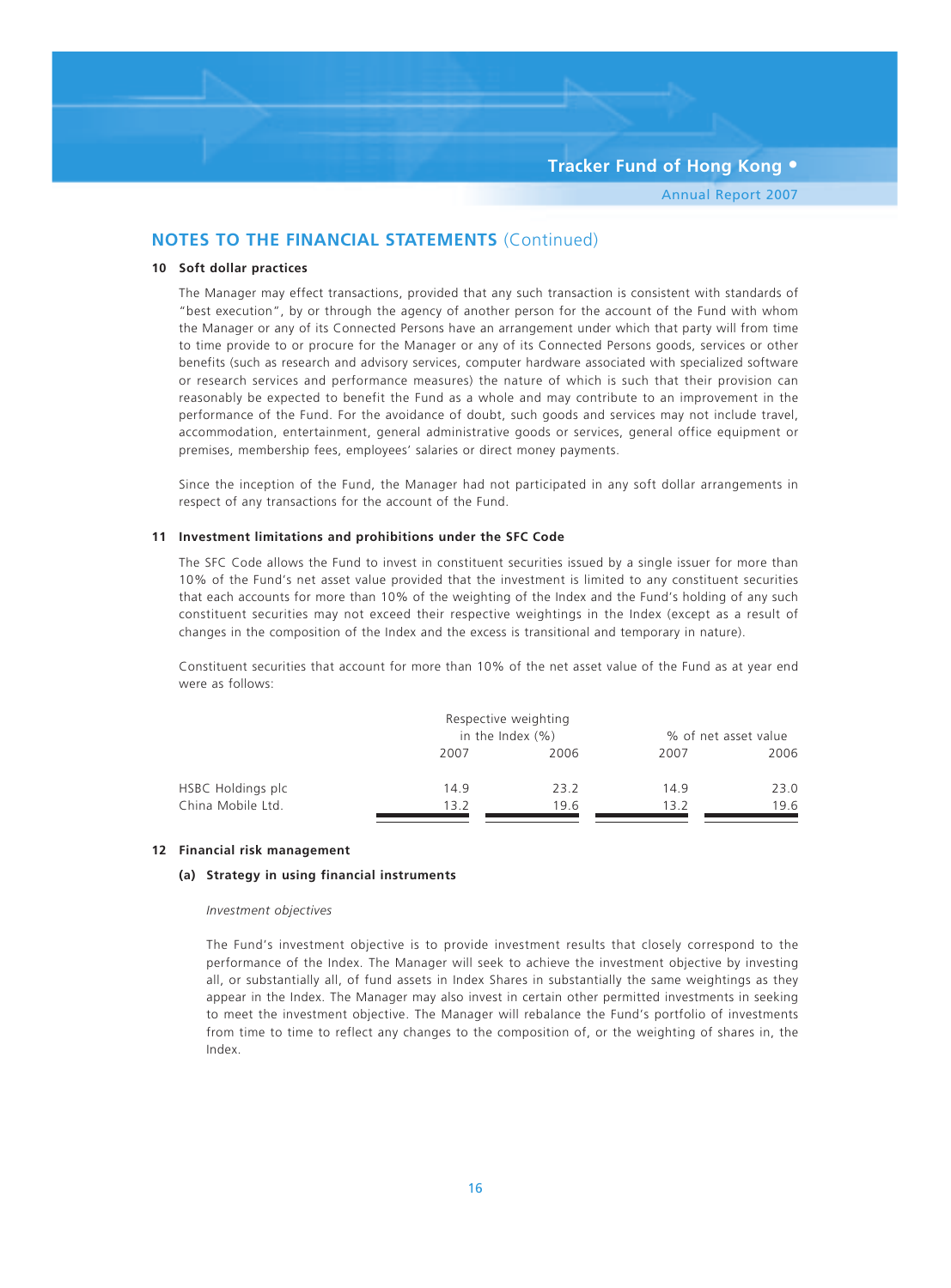Annual Report 2007

## **NOTES TO THE FINANCIAL STATEMENTS** (Continued)

#### **12 Financial risk management** (Continued)

#### **(a) Strategy in using financial instruments** (Continued)

### *Investment policies*

The responsibility of the Manager is to reflect changes in the Index by replicating changes to the weightings and composition of the constituent shares in the Index in the portfolio of shares which make up the portfolio.

Since the investment objective is to provide investment results that closely correspond with the performance of the Index, the Manager is required to ensure, insofar as practicable and subject to the Trust Deed, that the assets comprised in the portfolio comprise only, or substantially only, interest in Index Shares and in the relative weightings such Index Shares appear in the Index. Other than cash held for distribution and to meet the fees, expenses and other liabilities, it is unlikely that cash or any other form of securities will form a substantial part of the assets.

The risks and the respective risk management policies employed by the Fund to manage these risks are discussed below.

### **(b) Market price risk**

Market price risk is the risk that the value of a financial instrument will fluctuate as a result of changes in market prices, whether those changes are caused by factors specific to the individual instrument or factors affecting all instruments in the market.

All securities investments present a risk of loss of capital. The Fund's market price risk is managed through diversification of investment portfolio. The Manager monitors the investments on a daily basis and rebalances the portfolio of investments from time to time to reflect any changes to the composition of, or the weighting of shares in, the Index.

As at year end, the overall market exposure was as follows:

|                                                  |                       |                                   | At 31st December      |                                   |
|--------------------------------------------------|-----------------------|-----------------------------------|-----------------------|-----------------------------------|
|                                                  |                       | 2007                              |                       | 2006                              |
|                                                  |                       | $%$ of                            |                       | $%$ of                            |
|                                                  | Fair<br>value<br>HK\$ | net assets at<br>bid market price | Fair<br>value<br>HK\$ | net assets at<br>bid market price |
| Held for trading:<br>Listed investments Equities |                       |                                   |                       |                                   |
| – Hong Kong                                      | 32,384,540,488        | 99.59                             | 26,466,204,815        | 99.49                             |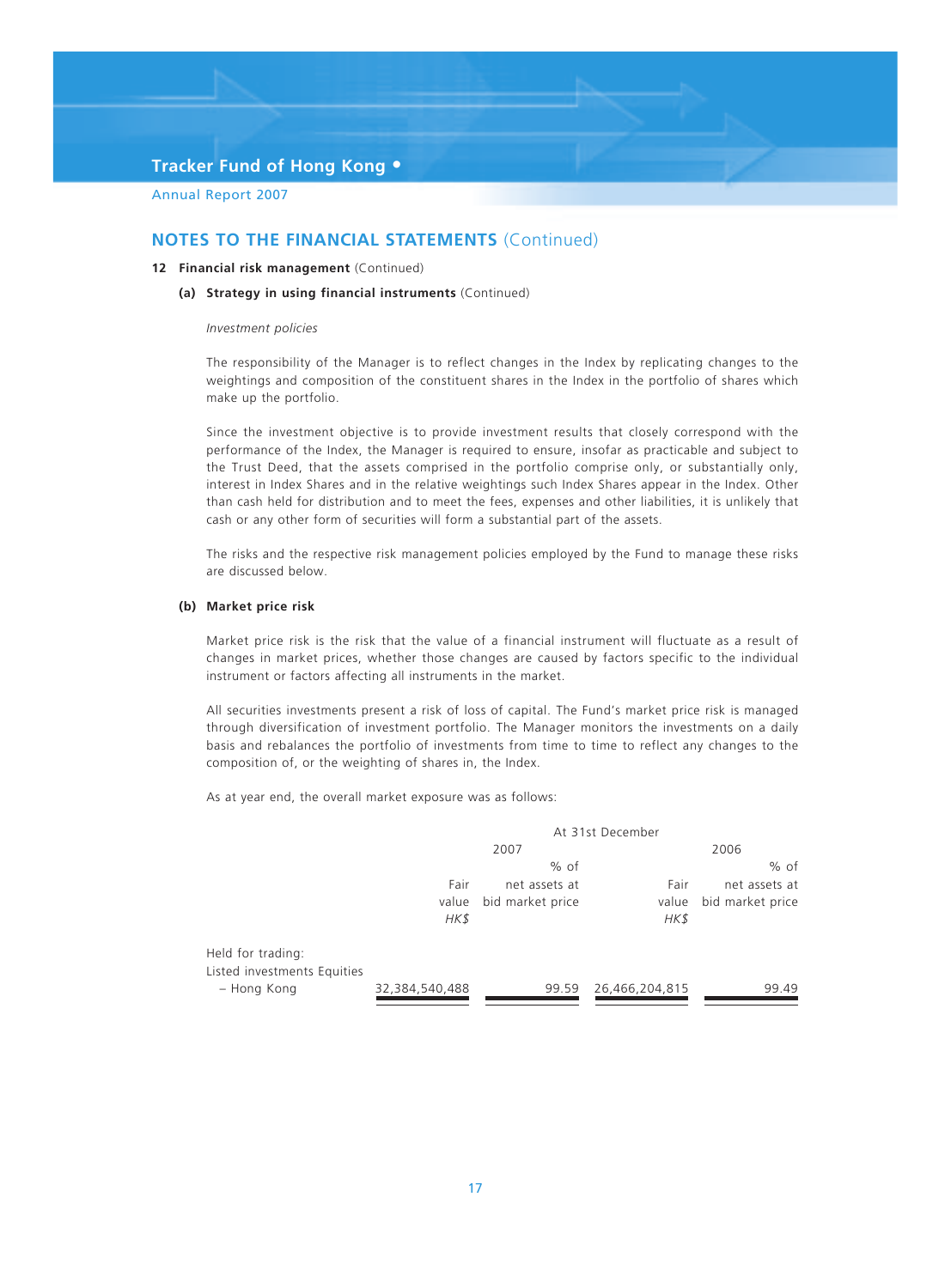Annual Report 2007

## **NOTES TO THE FINANCIAL STATEMENTS** (Continued)

## **12 Financial risk management** (Continued)

**(b) Market price risk** (Continued)

## *Net market exposures*

The following table shows the net market exposures of the Fund by industry:

|                         | 2007  | 2006  |
|-------------------------|-------|-------|
|                         | $\%$  | $\%$  |
| By industry             |       |       |
| - Commerce and industry | 43.15 | 49.42 |
| - Finance               | 41.13 | 35.39 |
| - Properties            | 11.41 | 10.08 |
| - Utilities             | 3.90  | 4.60  |
|                         | 99.59 | 99.49 |

All the Fund's equity securities are listed on the Hong Kong Stock Exchange. As the Fund is a Hang Seng Index tracking fund, movements in the index would cause substantially the same percentage change in the Fund's net asset value.

|                   |               | 2007          |               | 2006          |  |
|-------------------|---------------|---------------|---------------|---------------|--|
|                   | Change in     |               | Change in     |               |  |
|                   | index         | Impact        | index         | Impact        |  |
|                   | $\frac{0}{0}$ | HK\$          | $\frac{0}{0}$ | HK\$          |  |
| Hong Kong         |               |               |               |               |  |
| - Hang Seng Index | 5%            | 1,619,227,024 | 5%            | 1,323,310,241 |  |

## **(c) Interest rate risk**

The majority of the Fund's financial assets and liabilities are non-interest bearing. As a result, the Fund is not subject to significant amounts of risk due to fluctuations in the prevailing levels of market interest rates. Any excess cash is invested at short-term market interest rates.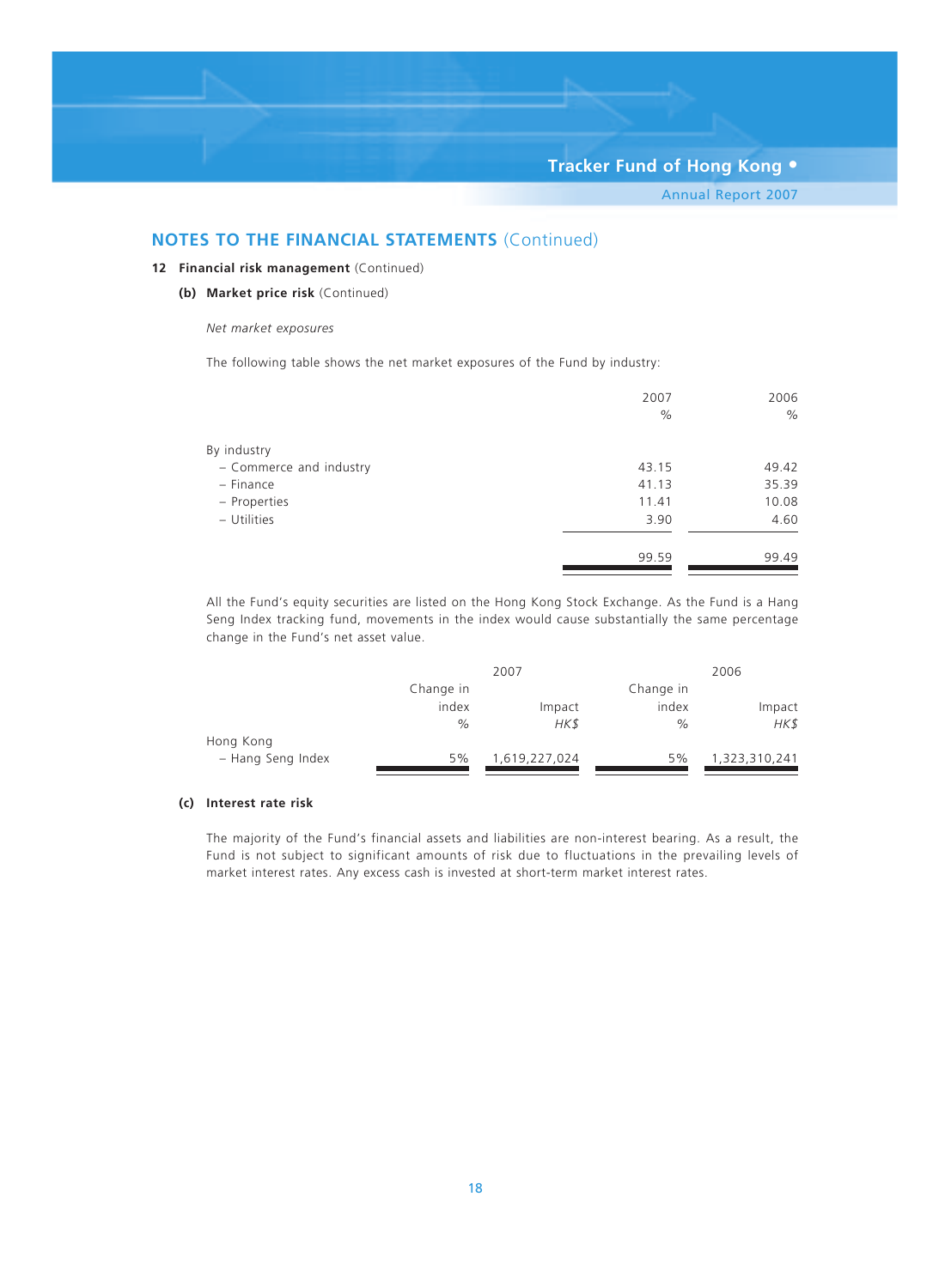Annual Report 2007

## **NOTES TO THE FINANCIAL STATEMENTS** (Continued)

## **12 Financial risk management** (Continued)

### **(d) Credit risk**

Credit risk is the risk that an issuer or counterparty will be unable or unwilling to pay amounts in full when due.

The Fund's financial assets which are potentially subject to credit risk consist principally of securities and bank balances. The Fund limits its exposure to credit risk by transacting with well established broker-dealers and banks with high credit ratings.

All transactions in securities are settled/paid for upon delivery using approved and reputable brokers. The risk of default is considered minimal as delivery of securities sold is only made once the broker has received payment. Payment is made on a purchase once the securities have been received by the broker. The trade will fail if either party fails to meet its obligation.

At 31st December 2007, bank balances of HK\$72,829,175 (2006: HK\$76,646,478) were placed with State Street Bank and Trust Company, the Fund's Trustee and Custodian. The credit rating of the Trustee and Custodian issued by Standard and Poor's was as follows:

|                                     | 2007  | 2006 |
|-------------------------------------|-------|------|
| State Street Bank and Trust Company | $AA-$ | AA-  |

Accordingly, the Fund has no significant credit risk.

## **(e) Currency risk**

Currency risk is the risk that the value of financial instruments will fluctuate due to changes in foreign exchange rates.

The Fund has no significant currency risk as substantially all assets and liabilities are denominated in Hong Kong dollar, the Fund's functional and presentation currency.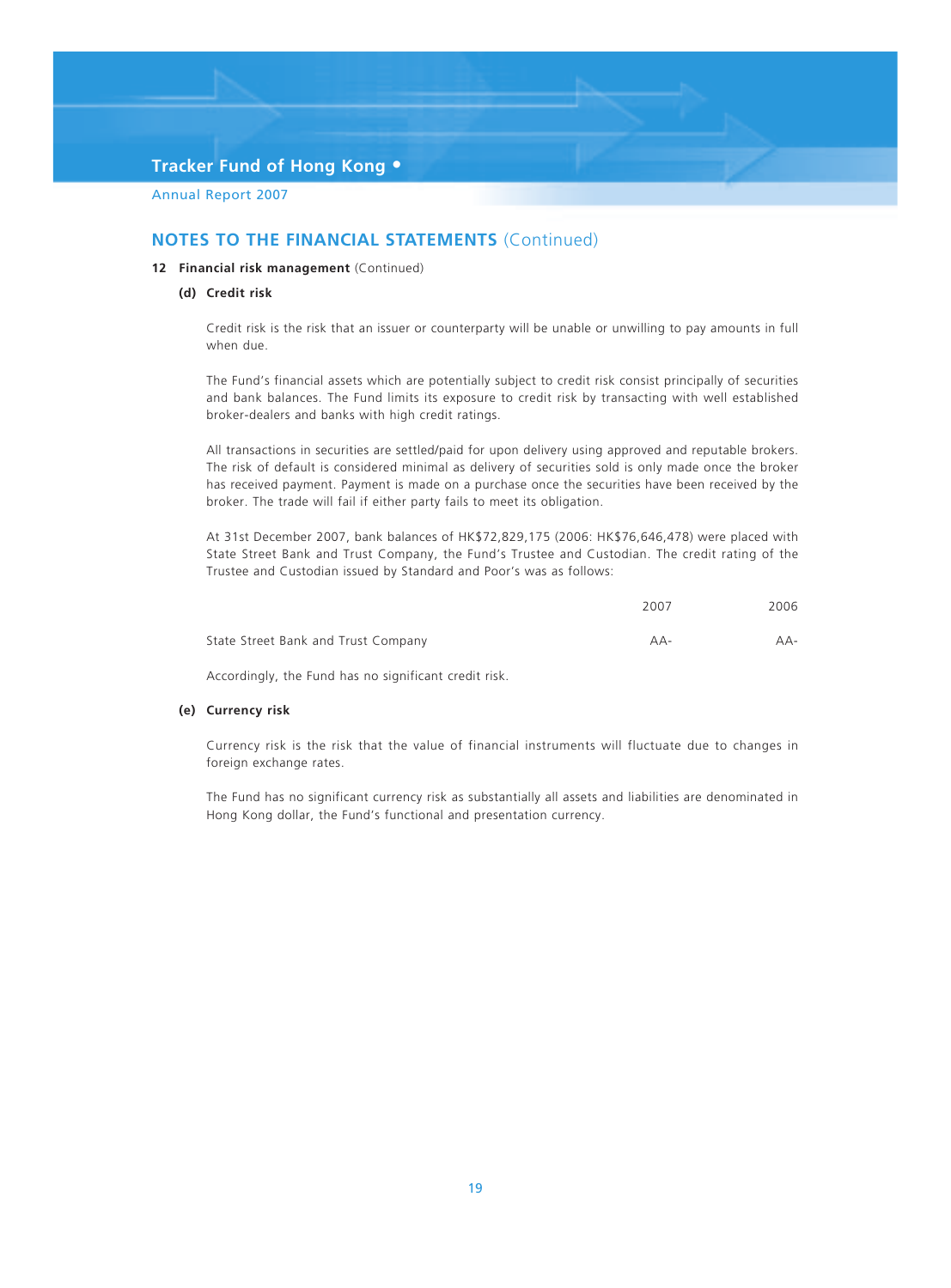## **NOTES TO THE FINANCIAL STATEMENTS** (Continued)

## **12 Financial risk management** (Continued)

### **(f) Liquidity risk**

Liquidity risk is the risk that an entity will encounter difficulty in settling a liability, including a redemption request, or selling a financial asset quickly at close to its fair value.

The Fund invests the majority of its assets in investments that are traded in an active market and can be readily disposed of. The Fund's securities are considered readily realizable, as they are listed on the Hong Kong Stock Exchange. It is the intent of the Manager to monitor the Fund's liquidity position on a daily basis.

The following table gives the undiscounted cash-flow projection of the Fund's financial liabilities. Balances due within 12 months equal their carrying balances, as the impact of discounting is not significant.

|                                                                                                             | Less than |            |            |
|-------------------------------------------------------------------------------------------------------------|-----------|------------|------------|
|                                                                                                             | 1 month   | 1-3 months | Total      |
| At 31st December 2007                                                                                       |           |            |            |
| Trustee fee payable                                                                                         |           | 3,430,757  | 3,430,757  |
| Management fee payable                                                                                      |           | 3,430,757  | 3,430,757  |
| Index license fee payable                                                                                   | 1,280,011 |            | 1,280,011  |
| Registrar fee payable                                                                                       | 263,828   | 129,287    | 393,115    |
| Other accounts payable and accruals                                                                         | 1.944.977 | 1,159,642  | 3,104,619  |
| <b>Total financial liabilities (excluding</b><br>net assets attributable to holders<br>of redeemable units) | 3,488,816 | 8,150,443  | 11,639,259 |
|                                                                                                             |           |            |            |
| At 31st December 2006                                                                                       |           |            |            |
| Trustee fee payable                                                                                         |           | 3,243,578  | 3,243,578  |
| Management fee payable                                                                                      |           | 3,243,578  | 3,243,578  |
| Index license fee payable                                                                                   | 974,691   |            | 974,691    |
| Registrar fee payable                                                                                       | 152,572   | 152,201    | 304,773    |
| Other accounts payable and accruals                                                                         | 286,961   | 906,664    | 1,193,625  |
| <b>Total financial liabilities (excluding</b><br>net assets attributable to holders                         |           |            |            |
| of redeemable units)                                                                                        | 1,414,224 | 7,546,021  | 8,960,245  |

## **(g) Fair value estimation**

The carrying value of assets and liabilities are a reasonable approximation of their fair values.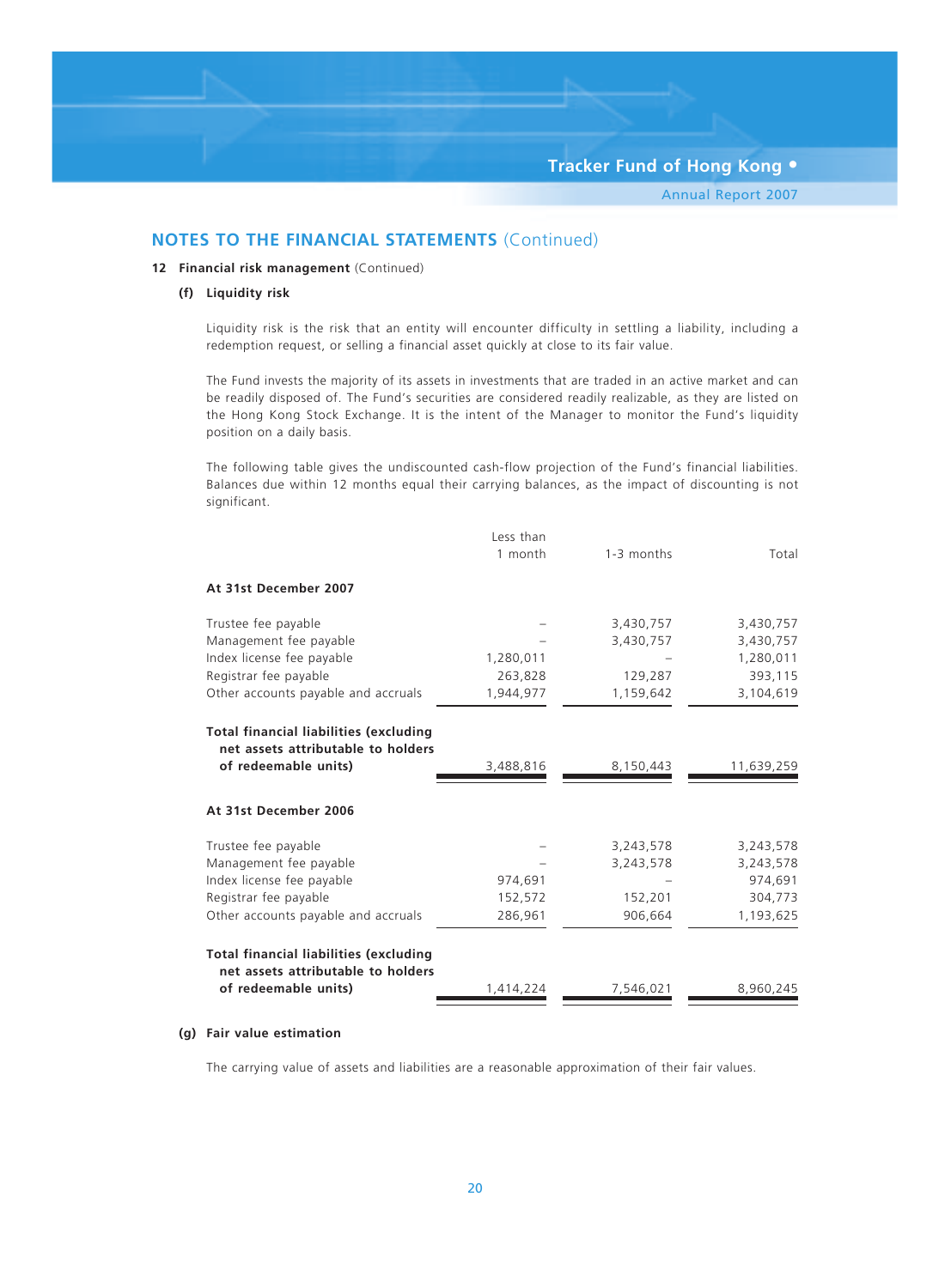Annual Report 2007

# **NOTES TO THE FINANCIAL STATEMENTS** (Continued)

## **13 Distribution**

|                                                                                                                    | 2007<br>HK\$ | 2006<br>HK\$ |
|--------------------------------------------------------------------------------------------------------------------|--------------|--------------|
| Interim distribution                                                                                               |              |              |
| - HK\$0.20 on 1,708,992,500 units paid on 22nd May 2006<br>- HK\$0.21 on 1,253,992,500 units paid on 22nd May 2007 | 263,338,425  | 341,798,500  |
| Final distribution                                                                                                 |              |              |
| - HK\$0.37 on 1,399,992,500 units paid<br>on 22nd November 2006<br>- HK\$0.42 on 1,196,992,500 units paid          |              | 517,997,225  |
| on 22nd November 2007                                                                                              | 502,736,850  |              |
| Total distributions                                                                                                | 766,075,275  | 859,795,725  |

## **14 Approval of financial statements**

The financial statements were approved by the Trustee and the Manager on 9th April 2008.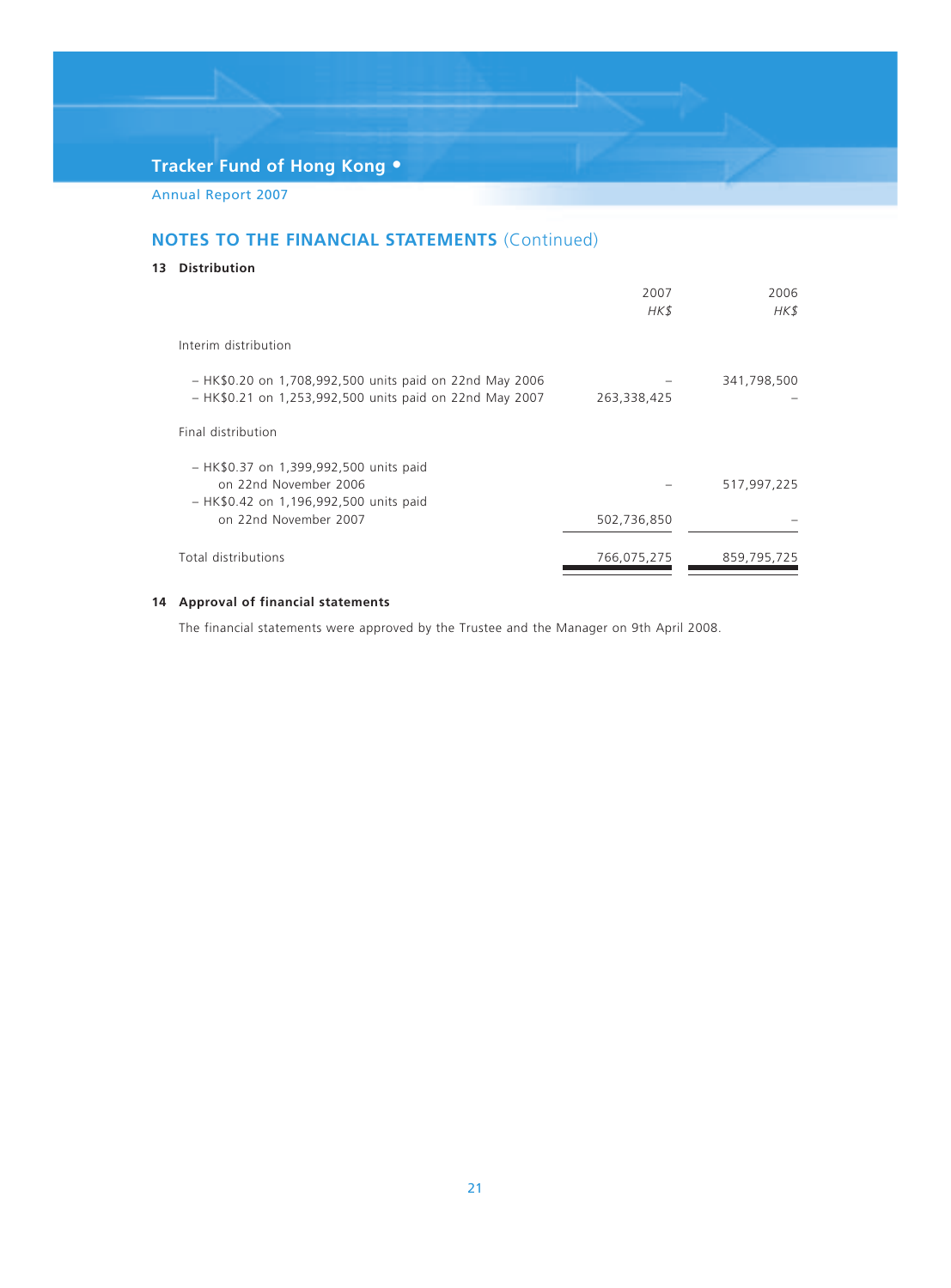Annual Report 2007

# **INVESTMENT PORTFOLIO (UNAUDITED)**

*As at 31st December 2007*

|             |                                                                                                                                | % of net                                                                                   |
|-------------|--------------------------------------------------------------------------------------------------------------------------------|--------------------------------------------------------------------------------------------|
| Holdings    | Fair value<br>HK\$                                                                                                             | assets                                                                                     |
|             |                                                                                                                                |                                                                                            |
|             |                                                                                                                                |                                                                                            |
|             |                                                                                                                                |                                                                                            |
|             |                                                                                                                                |                                                                                            |
| 7,775,828   | 1,120,496,815                                                                                                                  | 3.45                                                                                       |
| 20,030,657  | 322,092,965                                                                                                                    | 0.99                                                                                       |
| 10,704,576  |                                                                                                                                | 1.19                                                                                       |
|             |                                                                                                                                | 1.02                                                                                       |
|             |                                                                                                                                | 1.06                                                                                       |
|             |                                                                                                                                | 3.70                                                                                       |
|             | 3,708,448,100                                                                                                                  | 11.41                                                                                      |
|             |                                                                                                                                |                                                                                            |
|             | 590,693,955                                                                                                                    | 1.82                                                                                       |
| 19,115,787  | 417,679,946                                                                                                                    | 1.28                                                                                       |
| 77,448,988  | 841,096,010                                                                                                                    | 2.59                                                                                       |
| 8,131,994   | 431,808,881                                                                                                                    | 1.33                                                                                       |
| 174,129,967 | 1,149,257,782                                                                                                                  | 3.53                                                                                       |
| 38,444,481  | 1,549,312,584                                                                                                                  | 4.76                                                                                       |
| 3,947,132   | 635,488,252                                                                                                                    | 1.95                                                                                       |
| 5,528,259   | 1,220,639,587                                                                                                                  | 3.75                                                                                       |
| 36,892,076  | 4,858,686,409                                                                                                                  | 14.94                                                                                      |
|             |                                                                                                                                |                                                                                            |
|             |                                                                                                                                | 3.31<br>1.87                                                                               |
|             |                                                                                                                                |                                                                                            |
|             | 13,379,104,661                                                                                                                 | 41.13                                                                                      |
|             |                                                                                                                                |                                                                                            |
| 9,330,471   | 496,381,057                                                                                                                    | 1.53                                                                                       |
| 18,784,735  | 448,955,167                                                                                                                    | 1.38                                                                                       |
| 7,149,867   | 320,671,535                                                                                                                    | 0.99                                                                                       |
|             | 1,266,007,759                                                                                                                  | 3.90                                                                                       |
|             | 4,505,371<br>12,430,233<br>7,284,534<br>157,099,456<br>193,093,483<br>PING AN INSURANCE (GROUP) CO. OF CHINA LTD.<br>7,269,217 | 387,505,651<br>331,144,768<br>343,074,431<br>1,204,133,470<br>1,077,461,635<br>606,979,620 |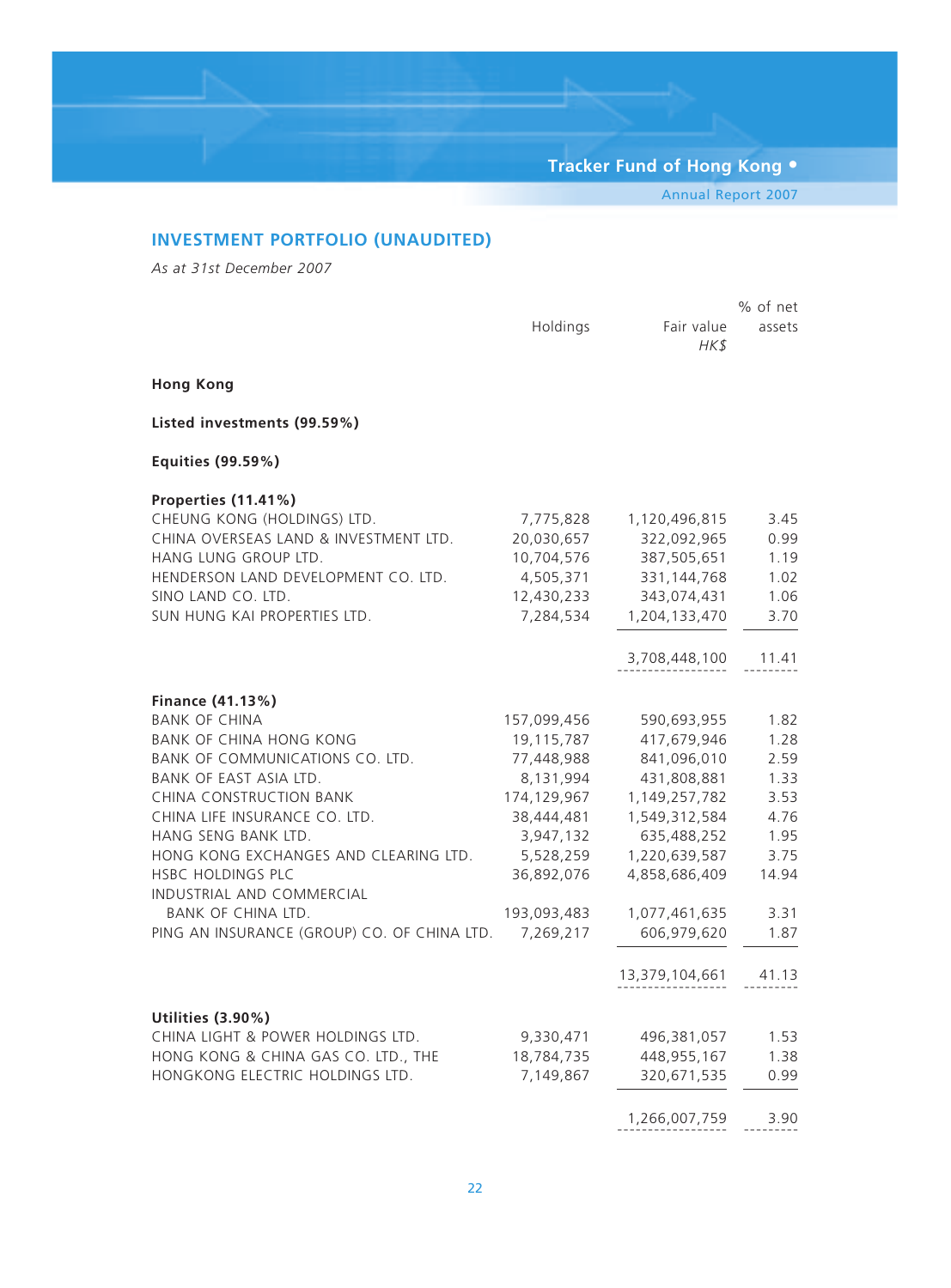Annual Report 2007

# **INVESTMENT PORTFOLIO (UNAUDITED)** (Continued)

*As at 31st December 2007*

|                                           |             |                | % of net |
|-------------------------------------------|-------------|----------------|----------|
|                                           | Holdings    | Fair value     | assets   |
|                                           |             | HK\$           |          |
| Commerce and Industry (43.15%)            |             |                |          |
| CATHAY PACIFIC AIRWAYS LTD.               | 6,092,949   | 123,686,865    | 0.38     |
| CHEUNG KONG INFRASTRUCTURE HOLDINGS LTD.  | 2,319,613   | 67,268,777     | 0.21     |
| CHINA MERCHANTS HOLDINGS (INTERNATIONAL)  |             |                |          |
| CO. LTD.                                  | 5,578,067   | 269,699,539    | 0.83     |
| CHINA MOBILE LTD.                         | 31,030,762  | 4,276,039,004  | 13.15    |
| CHINA NETCOM GROUP CORP. (HK) LTD.        | 10,304,717  | 240,615,142    | 0.74     |
| CHINA PETROLEUM & CHEMICAL CORPORATION    | 86,692,525  | 1,019,504,094  | 3.14     |
| CHINA RESOURCES ENTERPRISES, LTD.         | 6,144,873   | 204, 317, 027  | 0.63     |
| CHINA SHENHUA ENERGY CO. LTD.             | 17,560,235  | 817,428,939    | 2.51     |
| CHINA UNICOM LTD.                         | 17,562,115  | 313,659,374    | 0.96     |
| CITIC PACIFIC LTD.                        | 6,278,826   | 270,931,342    | 0.83     |
| CNOOC LTD.                                | 80,082,005  | 1,063,489,026  | 3.27     |
| COSCO PACIFIC LTD.                        | 5,784,229   | 119,444,329    | 0.37     |
| <b>ESPRIT HOLDINGS LTD.</b>               | 5,434,855   | 635,334,549    | 1.95     |
| FOXCONN INTERNATIONAL HOLDINGS LTD        | 10,897,814  | 190,275,832    | 0.59     |
| HUTCHISON WHAMPOA LTD.                    | 11,009,890  | 973,824,771    | 3.00     |
| LI & FUNG LTD.                            | 11,582,113  | 364,257,454    | 1.12     |
| MTR CORPORATION LTD.                      | 7,227,278   | 206,700,151    | 0.64     |
| NEW WORLD DEVELOPMENT CO. LTD.            | 12,472,053  | 344,852,265    | 1.06     |
| PACIFIC CENTURY CYBERWORKS LTD.           | 26,207,898  | 121,080,489    | 0.37     |
| PETROCHINA CO. LTD.                       | 109,031,958 | 1,513,363,577  | 4.65     |
| SWIRE PACIFIC LTD. (A SHARES)             | 4,732,230   | 508,241,502    | 1.56     |
| WHARF (HOLDINGS) LTD. THE                 | 6,938,278   | 282,387,915    | 0.87     |
| YUE YUEN INDUSTRIAL (HOLDINGS) LTD.       | 3,427,988   | 95,298,066     | 0.29     |
| RIGHT ISSUES OF WHARF (HOLDINGS) LTD. THE | 867,284     | 9,279,939      | 0.03     |
|                                           |             | 14,030,979,968 | 43.15    |
|                                           |             |                |          |
| Total listed investments                  |             | 32,384,540,488 | 99.59    |
| Total investments, at cost                |             | 21,195,008,629 |          |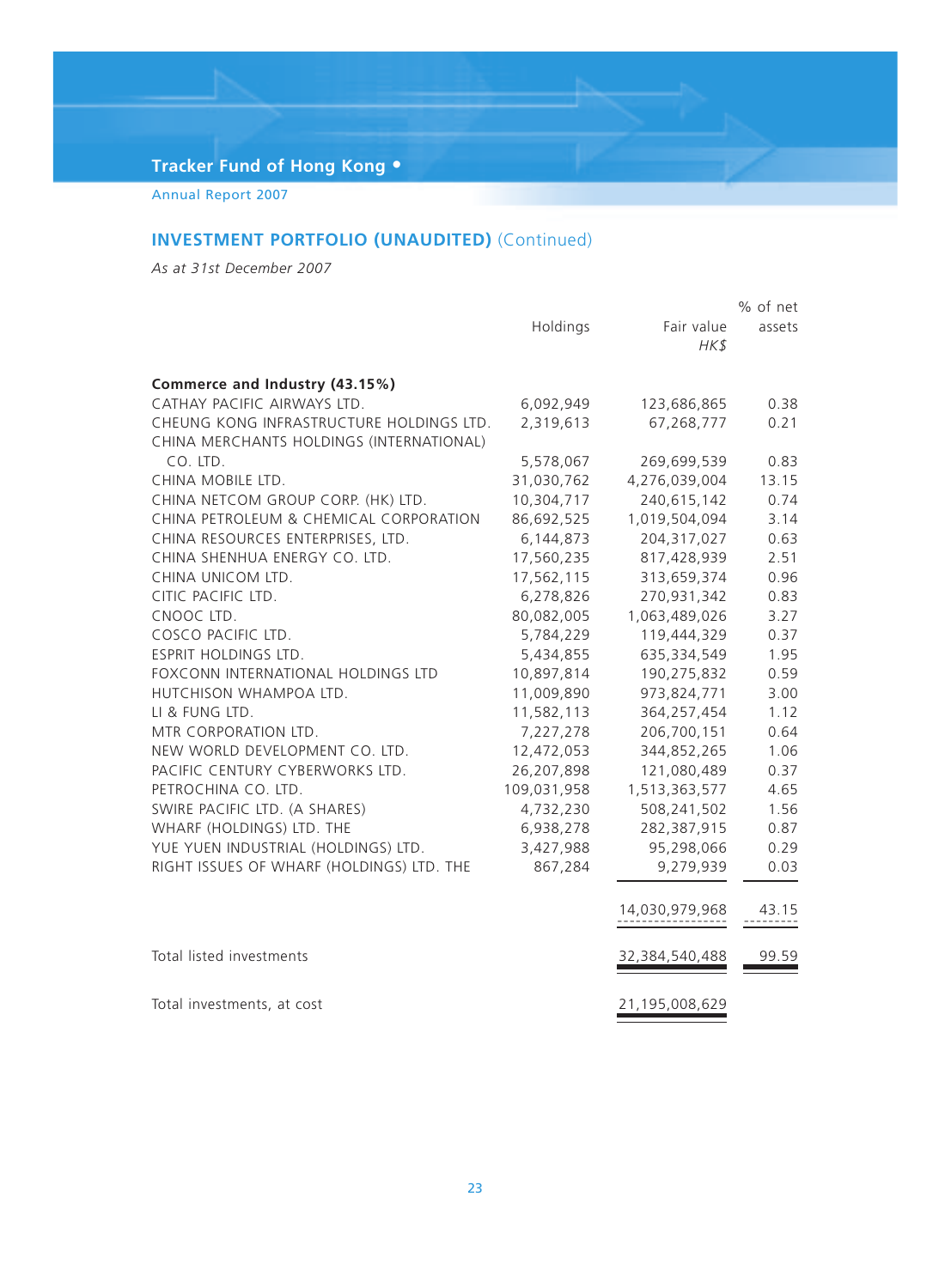Annual Report 2007

# **STATEMENT OF MOVEMENTS IN INVESTMENT PORTFOLIO (UNAUDITED)**

*For the year ended 31st December 2007*

|                                                                      | Holdings   |                         |                         |                             |
|----------------------------------------------------------------------|------------|-------------------------|-------------------------|-----------------------------|
|                                                                      | 2006       | Additions               | Disposals               | 2007                        |
| <b>Hong Kong</b><br><b>Listed investments</b><br><b>Equities</b>     |            |                         |                         |                             |
| <b>Properties</b>                                                    |            |                         |                         |                             |
| CHEUNG KONG (HOLDINGS) LTD.<br>CHINA OVERSEAS LAND &                 | 8,988,321  | 2,673,335               | (3,885,828)             | 7,775,828                   |
| INVESTMENT LTD.                                                      |            | 20,220,000              | (189, 343)              | 20,030,657                  |
| HANG LUNG GROUP LTD.<br>HENDERSON LAND DEVELOPMENT                   | 16,074,892 | 1,756,404               | (7, 126, 720)           | 10,704,576                  |
| CO. LTD.                                                             | 7,540,312  | 730,780                 | (3,765,721)             | 4,505,371                   |
| SINO LAND CO. LTD.                                                   | 17,433,595 | 2,176,194               | (7, 179, 556)           | 12,430,233                  |
| SUN HUNG KAI PROPERTIES LTD.                                         | 9,671,030  | 1,162,305               | (3,548,801)             | 7,284,534                   |
| <b>Finance</b>                                                       |            |                         |                         |                             |
| <b>BANK OF CHINA</b>                                                 |            | 88,509,000 136,378,497  |                         | (67,788,041) 157,099,456    |
| BANK OF CHINA HONG KONG                                              | 41,033,896 | 3,136,953               |                         | $(25,055,062)$ 19,115,787   |
| BANK OF COMMUNICATIONS CO. LTD.                                      | $\equiv$   | 105,589,954             |                         | (28, 140, 966) 77, 448, 988 |
| BANK OF EAST ASIA LTD.                                               | 5,993,811  | 5,718,101               | $(3,579,918)$ 8,131,994 |                             |
| CHINA CONSTRUCTION BANK                                              |            | 130,799,503 125,245,459 |                         | (81,914,995) 174,129,967    |
| CHINA LIFE INSURANCE CO. LTD.                                        | $\sim$ $-$ | 54,600,504              |                         | $(16, 156, 023)$ 38,444,481 |
| HANG SENG BANK LTD.<br>HONG KONG EXCHANGES AND                       | 7,421,117  | 648,454                 | (4, 122, 439)           | 3,947,132                   |
| CLEARING LTD.                                                        | 4,134,884  | 3,926,935               | (2, 533, 560)           | 5,528,259                   |
| HSBC HOLDINGS PLC<br>INDUSTRIAL AND COMMERCIAL                       | 42,944,102 | 12,489,117              | (18, 541, 143)          | 36,892,076                  |
| <b>BANK OF CHINA LTD.</b>                                            |            | $-273,015,512$          |                         | (79,922,029) 193,093,483    |
| PING AN INSURANCE (GROUP) CO.                                        |            |                         |                         |                             |
| OF CHINA LTD.                                                        |            | 10,148,389              | (2,879,172)             | 7,269,217                   |
| <b>Utilities</b>                                                     |            |                         |                         |                             |
| CHINA LIGHT & POWER HOLDINGS LTD. 9,345,919<br>HONG KONG & CHINA GAS |            | 4,393,025               | (4,408,473)             | 9,330,471                   |
| CO. LTD., THE                                                        | 21,384,052 | 6,742,080               | (9,341,397)             | 18,784,735                  |
| HONGKONG ELECTRIC HOLDINGS LTD.                                      | 8,283,732  | 2,398,717               | (3, 532, 582)           | 7,149,867                   |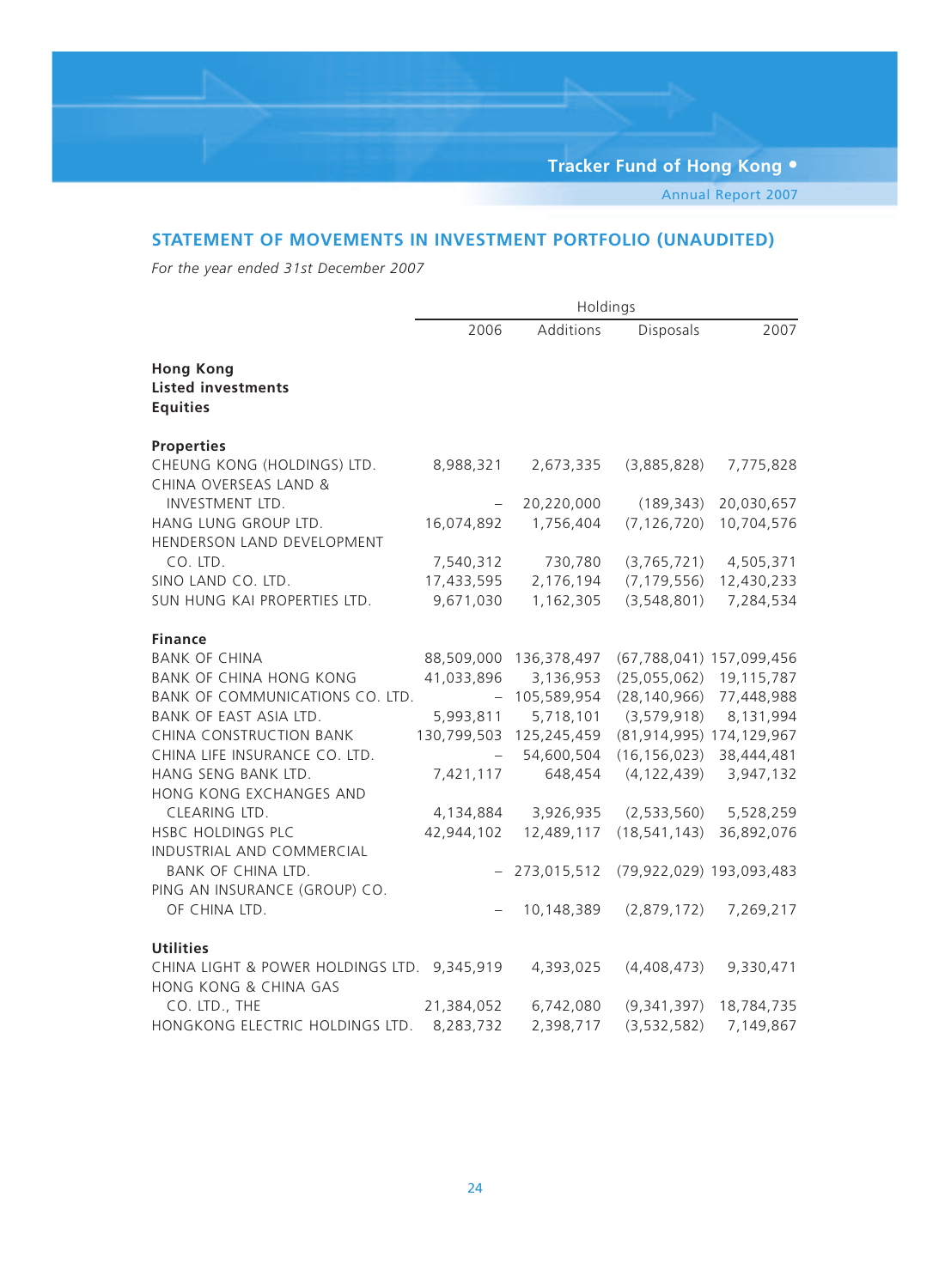## Annual Report 2007

## **STATEMENT OF MOVEMENTS IN INVESTMENT PORTFOLIO (UNAUDITED)** (Continued)

*For the year ended 31st December 2007*

|                                   | Holdings      |             |                          |                           |
|-----------------------------------|---------------|-------------|--------------------------|---------------------------|
|                                   | 2006          | Additions   | Disposals                | 2007                      |
| <b>Commerce and Industry</b>      |               |             |                          |                           |
| CATHAY PACIFIC AIRWAYS LTD.       | 15,274,448    | 988,328     | (10, 169, 827)           | 6,092,949                 |
| CHEUNG KONG INFRASTRUCTURE        |               |             |                          |                           |
| HOLDINGS LTD.                     | 8,721,039     | 377,099     | (6,778,525)              | 2,319,613                 |
| CHINA MERCHANTS HOLDINGS          |               |             |                          |                           |
| (INTERNATIONAL) CO. LTD.          | 9,005,633     | 966,670     | (4,394,236)              | 5,578,067                 |
| CHINA MOBILE LTD.                 | 77,405,985    | 5,333,224   | (51, 708, 447)           | 31,030,762                |
| CHINA NETCOM GROUP CORP.          |               |             |                          |                           |
| (HK) LTD.                         | 25,793,116    | 1,671,443   | (17, 159, 842)           | 10,304,717                |
| CHINA PETROLEUM & CHEMICAL        |               |             |                          |                           |
| CORPORATION                       | 65,122,000    | 60,970,968  | (39, 400, 443)           | 86,692,525                |
| CHINA RESOURCES ENTERPRISES, LTD. | 9,098,989     | 995,674     | (3,949,790)              | 6,144,873                 |
| CHINA SHENHUA ENERGY CO. LTD.     |               | 17,726,500  | (166, 265)               | 17,560,235                |
| CHINA UNICOM LTD.                 | 49,090,999    | 2,847,438   | (34, 376, 322)           | 17,562,115                |
| CITIC PACIFIC LTD.                | 8,494,021     | 1,197,890   | (3,413,085)              | 6,278,826                 |
| CNOOC LTD.                        | 168, 157, 351 |             | 13,064,103 (101,139,449) | 80,082,005                |
| COSCO PACIFIC LTD.                | 8,651,359     | 937,956     | (3,805,086)              | 5,784,229                 |
| ESPRIT HOLDINGS LTD.              | 4,739,555     | 3,177,009   | (2,481,709)              | 5,434,855                 |
| <b>FOXCONN INTERNATIONAL</b>      |               |             |                          |                           |
| <b>HOLDINGS LTD</b>               | 8,107,059     | 7,688,612   | (4,897,857)              | 10,897,814                |
| HUTCHISON WHAMPOA LTD.            | 16,544,735    | 1,807,578   | (7, 342, 423)            | 11,009,890                |
| LI & FUNG LTD.                    | 13,233,317    | 3,855,543   | (5,506,747)              | 11,582,113                |
| MTR CORPORATION LTD.              | 21,536,036    | 1,171,283   | (15,480,041)             | 7,227,278                 |
| NEW WORLD DEVELOPMENT CO. LTD.    | 14,178,710    | 4,316,540   | (6,023,197)              | 12,472,053                |
| PACIFIC CENTURY CYBERWORKS LTD.   | 26,111,901    | 12,206,988  | (12, 110, 991)           | 26,207,898                |
| PETROCHINA CO. LTD.               |               | 110,064,000 |                          | $(1,032,042)$ 109,031,958 |
| SWIRE PACIFIC LTD. (A SHARES)     | 3,610,173     | 3,304,875   | (2, 182, 818)            | 4,732,230                 |
| WHARF (HOLDINGS) LTD. THE         | 9,502,814     | 1,125,370   | (3,689,906)              | 6,938,278                 |
| YUE YUEN INDUSTRIAL (HOLDINGS)    |               |             |                          |                           |
| LTD.                              | 6,718,938     | 556,817     | (3,847,767)              | 3,427,988                 |
| RIGHT ISSUES OF WHARF (HOLDINGS)  |               |             |                          |                           |
| LTD. THE                          |               | 867,284     |                          | 867,284                   |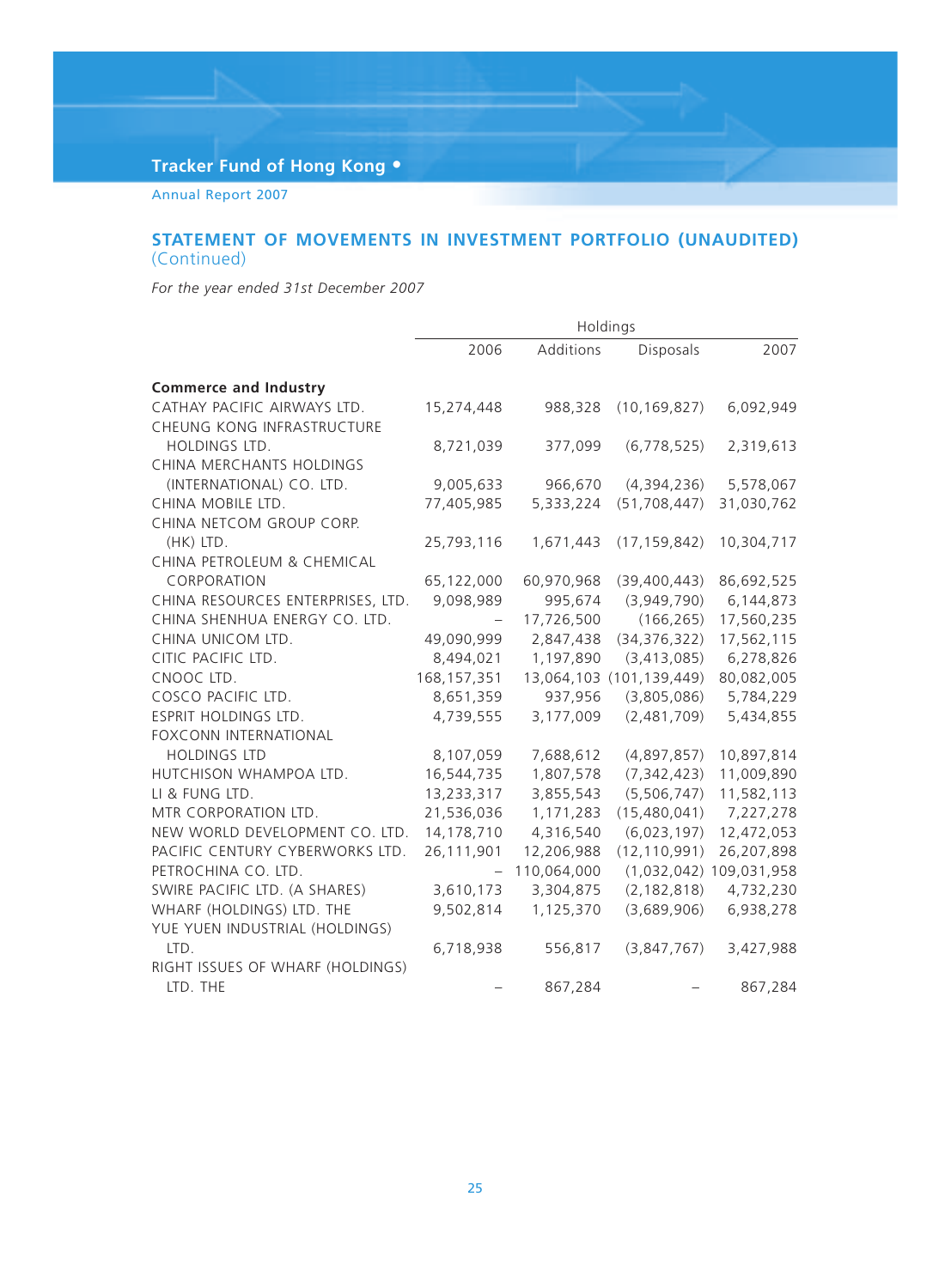Annual Report 2007

# **PERFORMANCE RECORD (UNAUDITED)**

**Net asset values**

|                                             | Net asset value<br>per unit<br>HK\$         | Net asset value<br>of the Fund<br>HK\$     |
|---------------------------------------------|---------------------------------------------|--------------------------------------------|
| At end of financial year dated              |                                             |                                            |
| 31st December 2004                          | 14.35                                       | 30,722,784,318                             |
| 31st December 2005                          | 15.01                                       | 27,048,038,344                             |
| 31st December 2006                          | 20.12                                       | 26,602,946,195                             |
| 31st December 2007                          | 27.98                                       | 32,517,482,048                             |
| Highest and lowest net asset value per unit | Highest net asset<br>value per unit<br>HK\$ | Lowest net asset<br>value per unit<br>HK\$ |
| Financial period ended                      |                                             |                                            |
| 31st December 2000 (since inception)        | 18.39                                       | 13.75                                      |
| 31st December 2001                          | 16.24                                       | 9.12                                       |
| 31st December 2002                          | 12.07                                       | 9.06                                       |
| 31st December 2003                          | 12.70                                       | 8.62                                       |
| 31st December 2004                          | 14.39                                       | 11.08                                      |
| 31st December 2005                          | 15.80                                       | 13.50                                      |
| 31st December 2006                          | 20.16                                       | 15.07                                      |
| 31st December 2007                          | 32.17                                       | 18.82                                      |

## **Fund Performance**

During the year, the Hang Seng Index increased by 39.31% (2006: 34.20%), while the net asset value per unit of the Fund increased by 39.07% (2006: 34.04%).